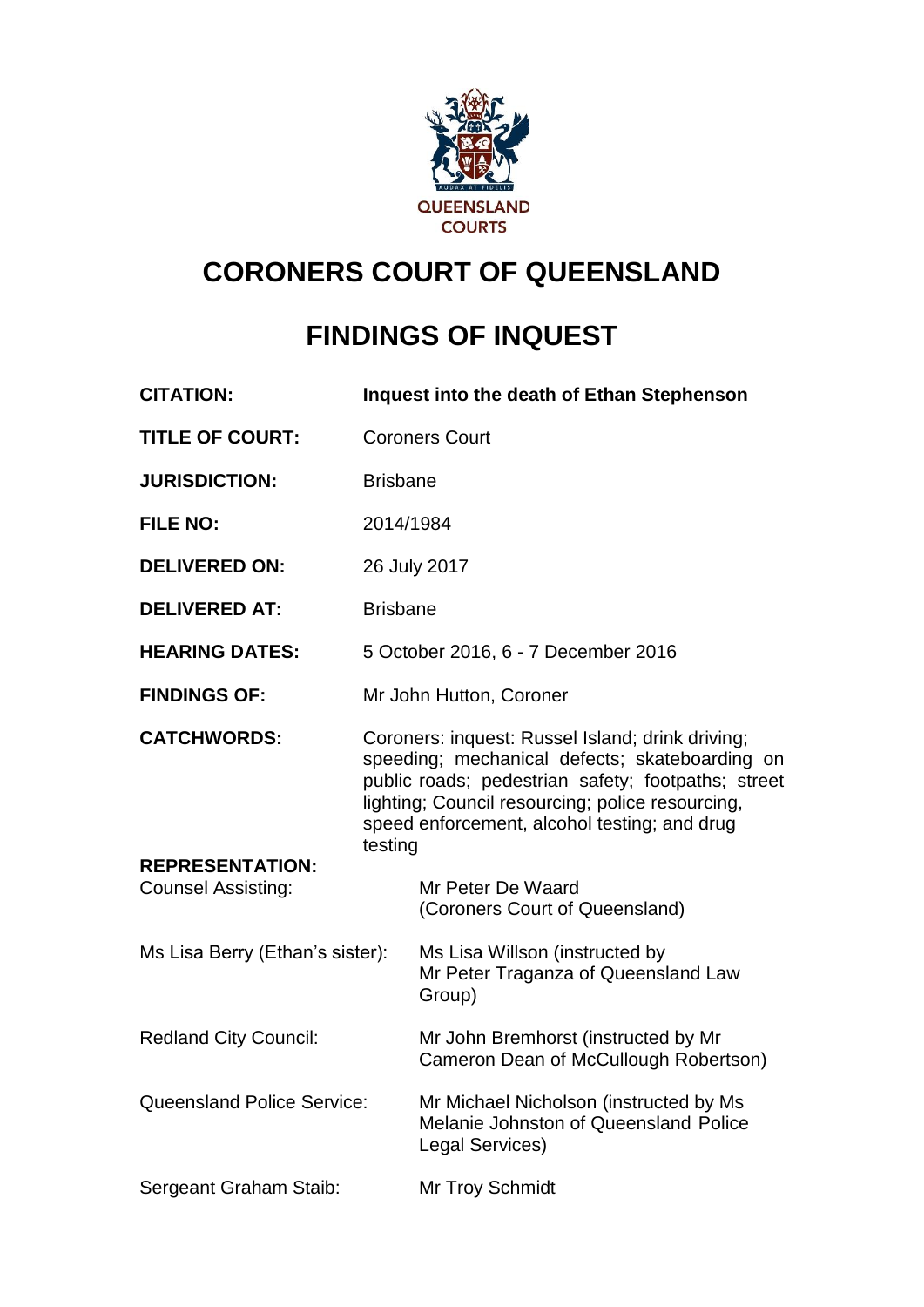# **INTRODUCTION**

- 1. On Saturday 7 June 2014, a four-wheel drive vehicle struck a 14-year-old boy, Ethan Stephenson, as he was either walking or skateboarding along the edge of Centre Road on Russell Island. Ethan died at the scene from head injuries.
- 2. I conducted a site visit at Russell Island on 8 November 2016. An inquest was held from 5 – 6 December 2016. A comprehensive brief of evidence was compiled and distributed to the parties. I heard oral evidence from the following witnesses:
	- a. Mr George Holford (the driver of the vehicle which collided with Ethan);
	- b. Ms Jennifer McIlroy (the driver's former spouse);
	- c. Sergeant Graham Staib (Officer In Charge of the Russell Island Police Station at the time of the incident);
	- d. Mr Murray Erbs (Group Manager City Infrastructure, Redland City Council); and
	- e. Associate Professor Adam Pekol (Civil Engineer, Pekol Traffic and Transport).
- 3. These submissions address the following issues, which were identified at a Pre-Inquest Conference on 5 October 2016:
	- a. The identity of the deceased, when, where and how he died and what caused his death;
	- b. The adequacy of the procedures applied by the Russell Island police in relation to drug and alcohol testing of the driver;
	- c. The adequacy of the action taken by Redland City Council to improve pedestrian safety on Russell Island; and
	- d. Whether any recommendations can be made to reduce the likelihood of deaths occurring in similar circumstances or otherwise contribute to public health and safety or the administration of justice.

# **FINDINGS REQUIRED BY S. 45**

4. Pursuant to s. 45(2) of the *Coroners Act 2003* (Qld), I find:

| a. Identity of the deceased – | The deceased person is Ethan<br>Stephenson.                    |
|-------------------------------|----------------------------------------------------------------|
| a. How he died –              | At about 5:15pm on 7 June 2014,<br>Ethan Stephenson was either |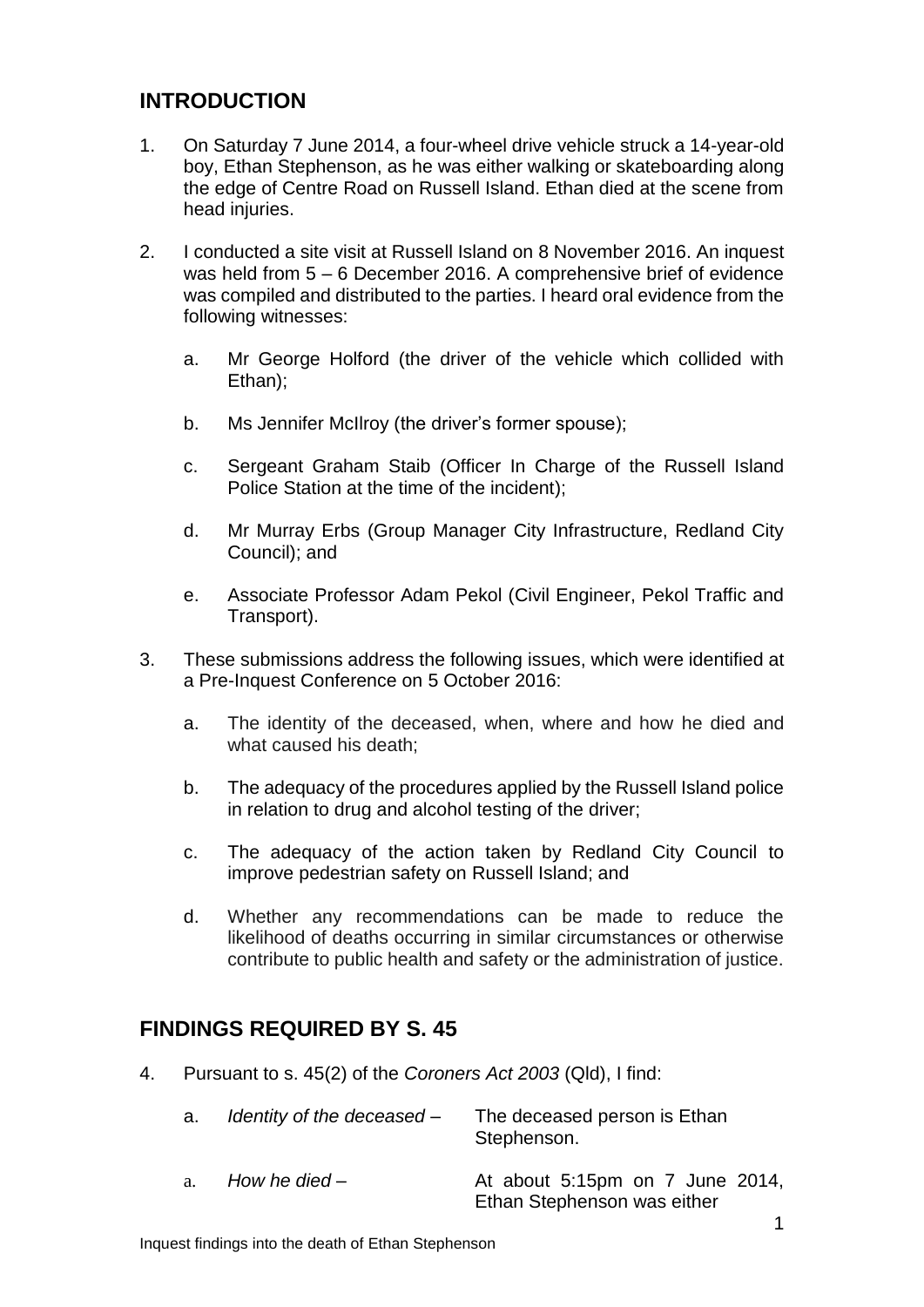|    |                  | skateboarding or walking on the<br>edge of Centre Road on Russell<br>Island, travelling south in the same<br>direction as traffic behind him, when<br>a four-wheel drive vehicle struck him.<br>The primary causes of the collision<br>were that the driver, Mr George<br>Holford, was driving in excess of the<br>speed limit of 60km/h; whilst<br>intoxicated; in a vehicle with<br>numerous serious mechanical<br>defects, including a non-operational<br>passenger side headlight and a loose<br>steering pitman arm joint. |
|----|------------------|---------------------------------------------------------------------------------------------------------------------------------------------------------------------------------------------------------------------------------------------------------------------------------------------------------------------------------------------------------------------------------------------------------------------------------------------------------------------------------------------------------------------------------|
| b. | Place of death – | Ethan died at 205 Centre Road,<br>Russell Island, in the state of<br>Queensland.                                                                                                                                                                                                                                                                                                                                                                                                                                                |
| C. | Date of death –  | Ethan died on 7 June 2014.                                                                                                                                                                                                                                                                                                                                                                                                                                                                                                      |
| d. | Cause of death - | The medical cause of Ethan's death<br>was head injuries, which resulted<br>from a vehicle collision.                                                                                                                                                                                                                                                                                                                                                                                                                            |

# **FINDINGS ON THE ISSUES**

#### **The adequacy of the procedures applied by the Russell Island police in relation to drug and alcohol testing of the driver**

5. I find that the procedures applied by the Russell Island police in relation to drug and alcohol testing of the driver was adequate, given resourcing and legislative constraints.

## **The adequacy of the action taken by Redland City Council to improve pedestrian safety at Russell Island**

6. I find that the action taken by the Redland City Council since Ethan's death to improve pedestrian safety at Russell Island was adequate.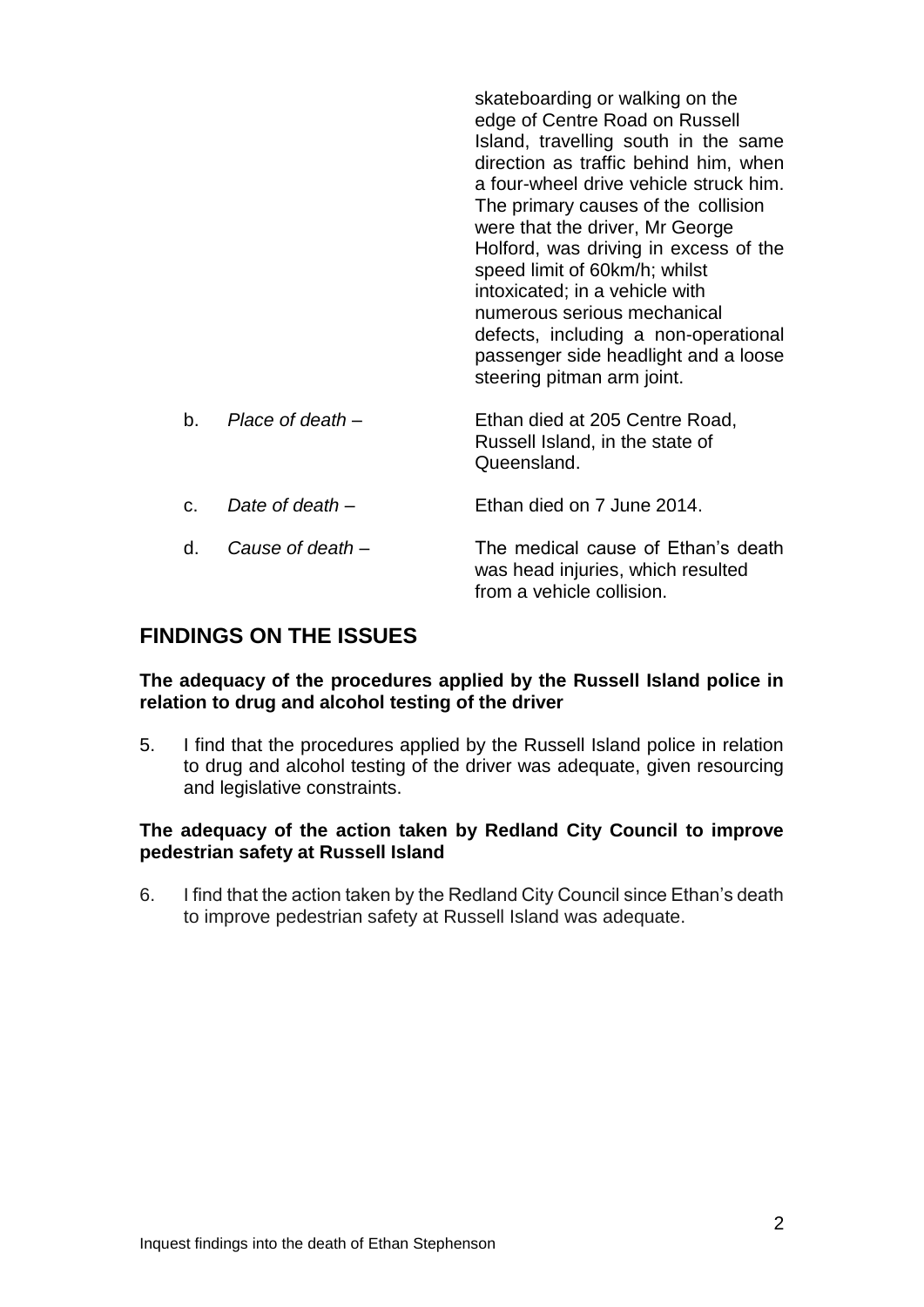# **RECOMMENDATIONS**

- 7. Section 46 of the *Coroners Act 2003* (Qld) provides that a Coroner may comment on anything connected with a death that relates to public health or safety, the administration of justice, or ways to prevent deaths from happening in similar circumstances in the future.
- 8. I recommend that:

# a. **The Redland City Council:**

- i. Request the Redland City Speed Management Committee to conduct a speed review of all roads on Russell Island. Consideration should be given to reducing the speed limit to 50km/h (with the exception of the ferry terminal area which should be 40km/h due to pedestrian activity, the school zone, which should remain at 40km/h during school hours and dirt roads, which should be 40km/h due to dust suppression and visibility issues); and
- ii. Continue to consult with Russell Island residents to determine whether priority should be given to increased street lighting on the Island and extending the shared pathway system to Sandy Beach, and if so, the way in which these projects should be funded.

## b. **The Queensland Police Service:**

- i. Increase permanent police numbers on Russell Island to keep up with demand. (The former OIC of the Russell Island Police Station's suggestion of one Sergeant and three Constables is recommended);
- ii. Increase speed enforcement activities generally on Russell Island to support any reduction in speed limits on the Island implemented by the Redland City Speed Management Committee;
- iii. Allocate a vehicle mounted radar to the Russell Island Police station, and training, to facilitate more effective speed enforcement on the Island;
- iv. Amend the Queensland Police Service Traffic Manual to include a time limit for a second alcohol breath test;
- v. Allocate a saliva drug swab testing device to the Russell Island Police station, and training, to enable police officers the ability to conduct initial drug tests on drivers, to determine whether it is necessary to escort drivers to the mainland for a blood test;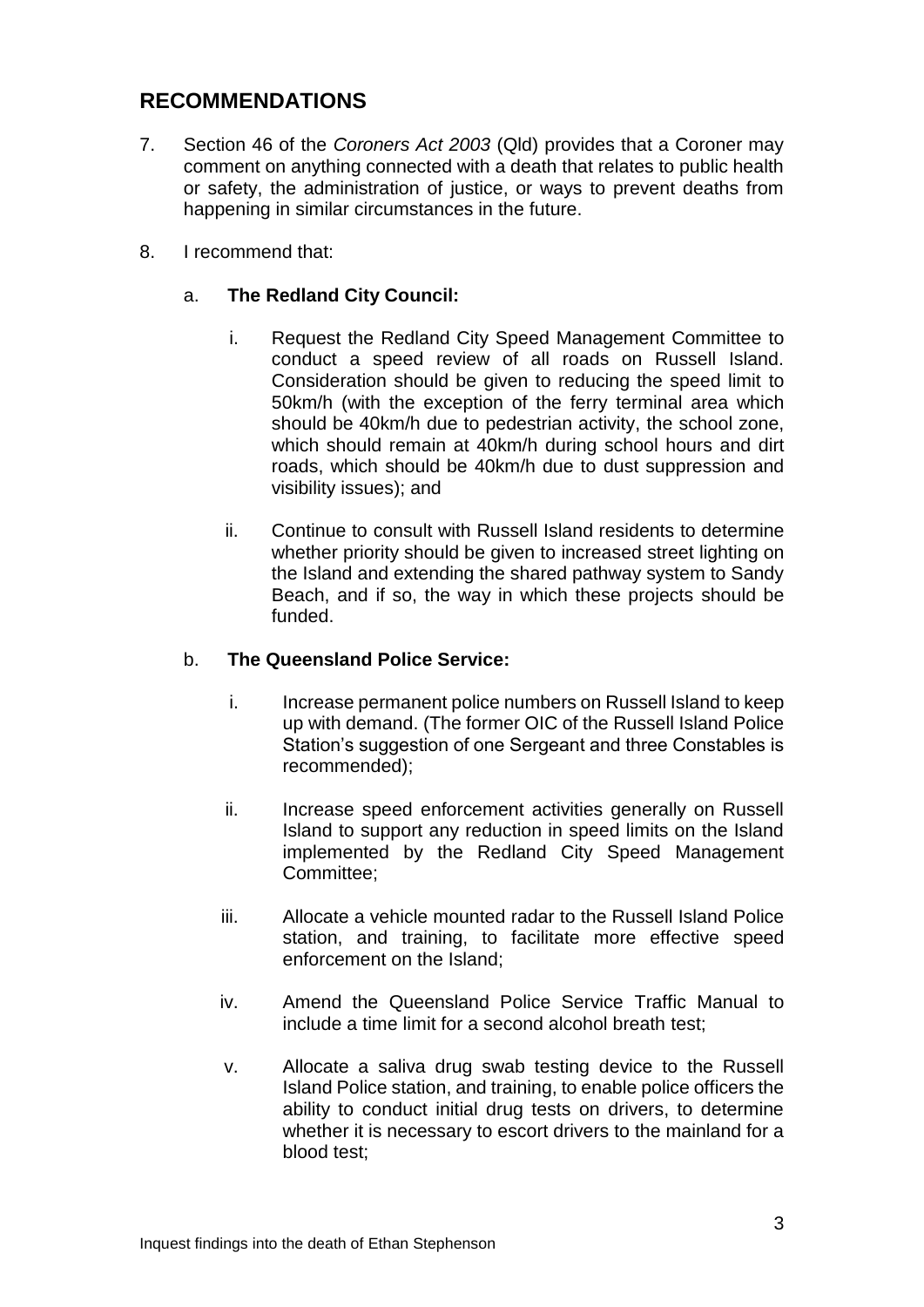- vi. Implement a policy that all drivers on Russell Island involved in a serious motor vehicle accident be subjected to an initial road side breath test and saliva drug test; and
- vii. Nominate a Police Liaison Officer to attend each Redland Transport Advisory Group meeting and to liaise with the Russell Island police regarding traffic safety matters.

# c. **The Department of Transport and Main Roads:**

- i. Introduce a public bus service on Russell Island, utilising the Translink Go-Card system; and
- ii. Take the lead in a safety campaign on Russell Island (in consultation with the Redland City Council and the Russell Island Primary School) to promote safe road usage by children (including the importance of using footpaths, not riding skateboards and other wheeled devices on the roads, and wearing helmets).

# d. **The Queensland government:**

- i. Amend regulation 240 of the *Transport Operations (Road Use Management – Road Rules) Regulations 2009* (Qld) *(TORUM Road Rules)* to prohibit skateboards, scooters, and similar wheeled recreational devices from all public roads; or
	- a. At the very least, amend regulation 256 of the *TORUM Road Rules* to mandate helmets, and the use of reflective clothing / illumination devices at night time, for all riders of skateboards, scooters, and similar wheeled recreational devices on roads;
- ii. Amend section 80 of the *Transport Operations (Road Use Management) Act 1995 (Qld) (TORA)* to mandate an initial drug saliva swab test or blood test on all drivers involved in motor vehicle accidents that have resulted, or are likely to result in a fatality;
- iii. Amend section 80 of the *TORA*, to only require police officers to take one saliva swab for initial drug testing (rather than two). (As was done previously to comparable provisions in relation to alcohol breath testing); and
- iv. Review whether it is feasible to amend section 80 of the *TORA*, so that Queensland Ambulance officers can be authorised to take blood tests from drivers involved in serious motor vehicle accidents for drugs. This provision could be limited to remote communities, such as Russell Island, where there are no after hours doctors, nurses or qualified assistants to take blood tests.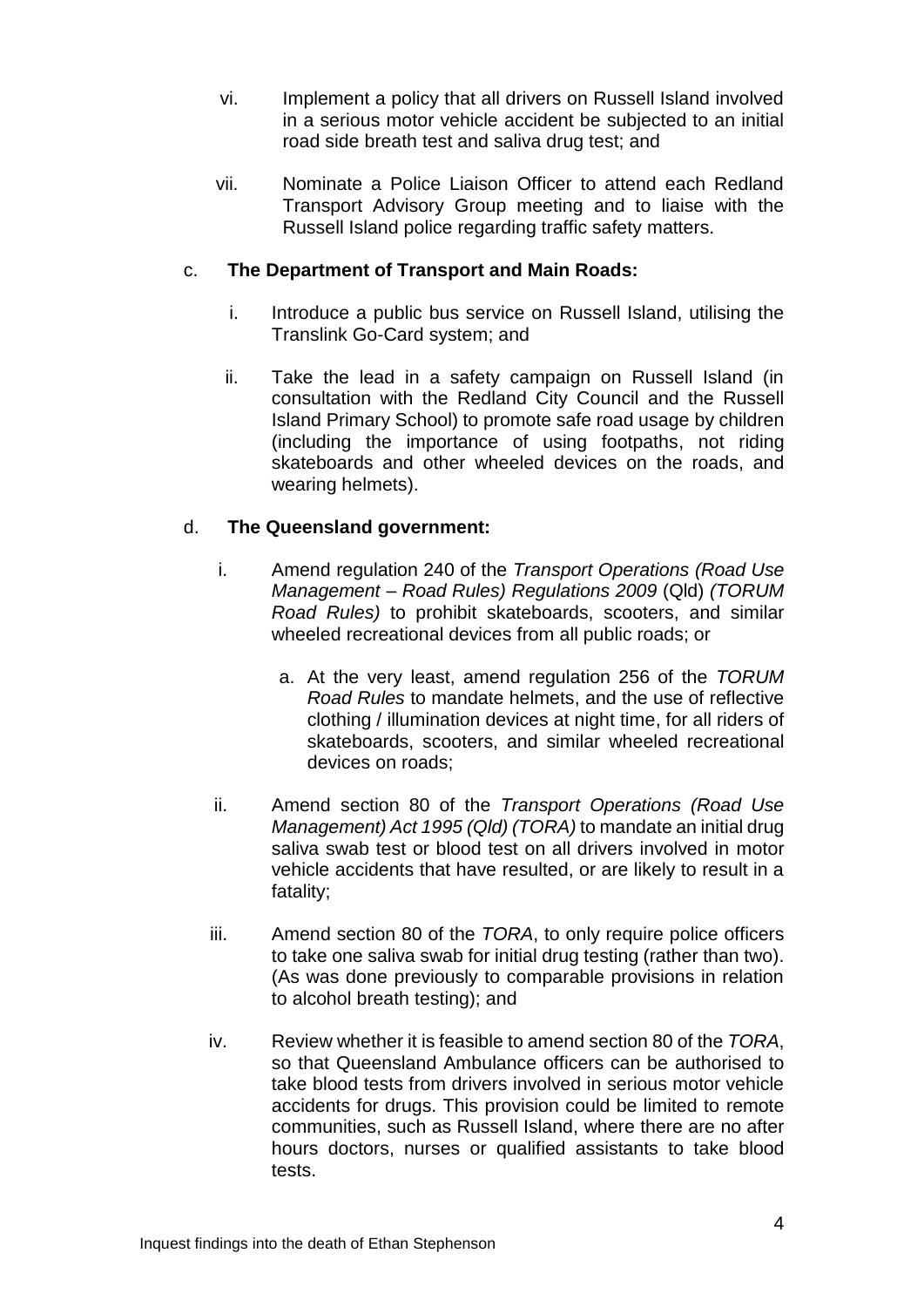# **EVIDENCE, DISCUSSION AND GENERAL CIRCUMSTANCES OF DEATH**

# **The collision**

- 9. On Saturday 7 June 2014 at around 5:15pm, a 14-year-old boy, Ethan Stephenson was either walking or riding his skateboard along the edge of Centre Road on Russell Island when a four-wheel drive vehicle struck him. The incident occurred about 100m from Ethan's home. Ethan died at the scene from head injuries.
- 10. Ms Courtney Skinner provided a witness statement dated 19 June 2014, in which she stated that she saw Ethan skateboarding on the right hand side of Centre Road as she drove to the IGA about five minutes prior to the collision.
- 11. Mr Paul Moran was driving his car on Centre Road on 7 June 2014 travelling in the opposite direction to Ethan. Mr Moran's evidence was relied on in the criminal prosecution of the driver. Mr Moran's contemporaneous account of Ethan's location captured on Sergeant Graham Staib's digital recorder immediately after the collision was: "*We saw him skateboarding along the side of the road here, along the road, and … we were driving along and … we just heard a hell of a bang*…" Mr Moran also provided a statement to police dated 11 June 2014. He stated:
	- *a.* "*I saw a kid on the opposite side of the road skateboarding on the edge of the road…*;
	- *b. "He was riding the skateboard with a lot of skill to be able to keep it on the edge of the road as he was"…*; and
	- *c. "The next thing about 5 seconds later I heard a hell of a bang".*
- 12. The eyewitness evidence is that prior to the collision, Ethan was riding his skateboard along the edge of Centre Road in a southerly direction travelling in the same direction as traffic behind him. I note that Ethan's skateboard was a 'longboard', which was designed for road use at speed. However, no evidence was available as to Ethan's location or actions at or immediately prior to the collision.
- 13. The 1984 Toyota Landcruiser was driven by Mr George Holford. He was travelling south along Centre Road, in the same direction as Ethan. The passenger side of his vehicle struck Ethan from behind.

## **Road conditions**

- 14. Centre Road is a sealed bitumen road that connects the north and south sides of Russell Island.
- 15. At the time of the incident, the road was dry, the speed limit was 60km/h, and the road was straight and predominately level with only minor undulations along its length. The road was in good condition.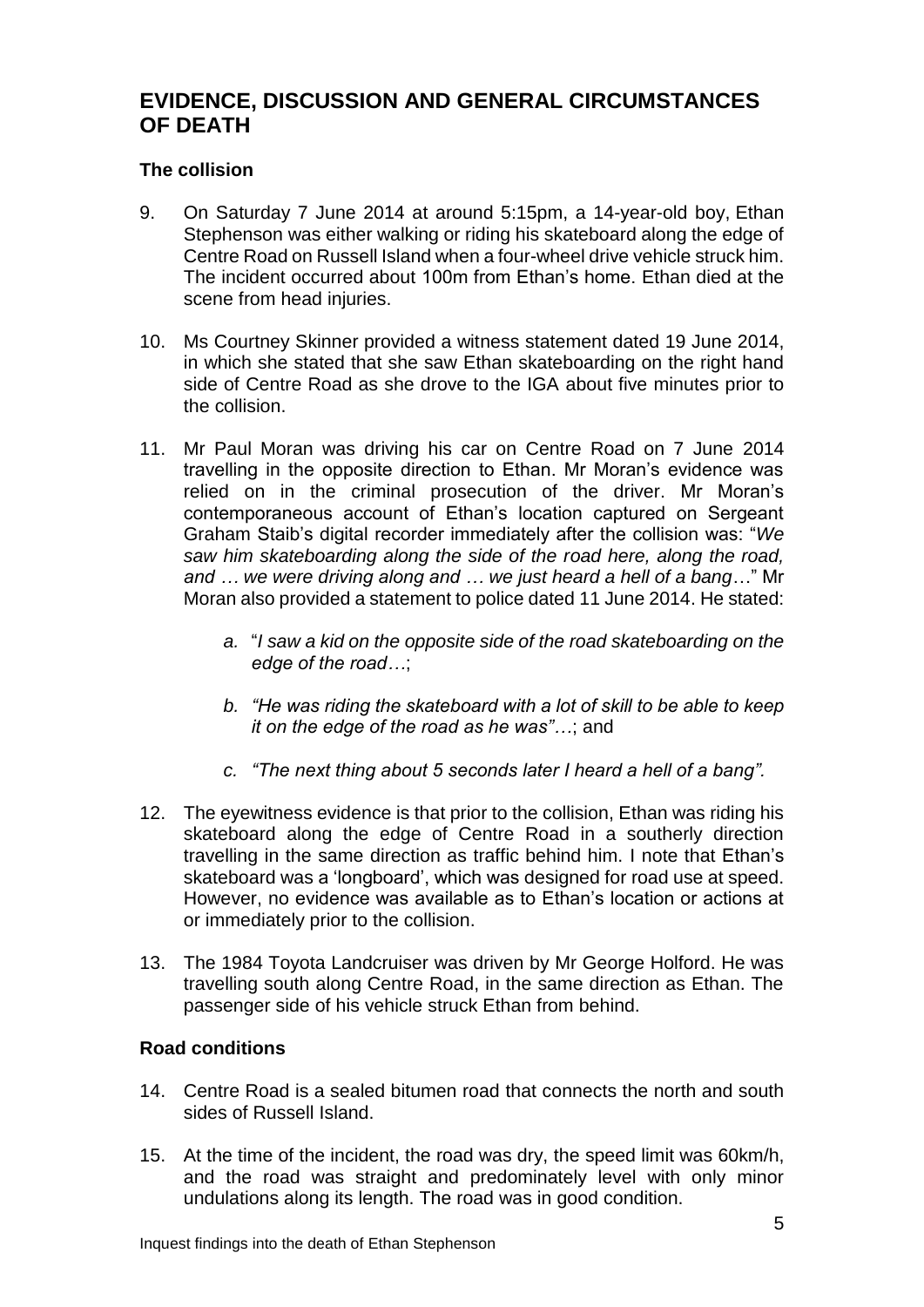16. The road is around 6.85m wide, which is wide enough for two vehicles to pass in opposite directions. There were no dividing line markings on the road.

## **Pedestrian facilities**

- 17. At the time of the incident, there were no footpaths on either side of the road. There was loose gravel on the shoulders of the road but this presented difficulty for pedestrians.
- 18. Since Ethan's death, the Redland City Council installed a footpath along Centre Road. It is unknown whether Ethan would have used the footpath to walk or skateboard on, had the footpath existed prior to the collision. In my view, the existence, and use, of the footpath may well have prevented Ethan's death.

#### **Speed of the vehicle**

- 19. During the inquest, Mr Holford initially stated that he did not believe that he was speeding. He stated that he imagined he would have been travelling at the speed limit of 60km/h, especially because it was coming on dusk.
- 20. Mr Holford was reminded that he had in fact admitted to speeding for the purposes of sentencing at his criminal trial. He then reluctantly conceded that it was possible he was speeding. He went on to state that if he were driving 65 or 70km/h, he would have slowed down for an approaching vehicle, which he states was coming his way just prior to the collision.
- 21. Some witnesses estimated that Mr Holford was travelling 100km/h or more at the time of the incident. Mr Holford's former spouse, Ms Jennifer McIlroy, stated that in the 20 years she had known him, he would rarely drive at a speed of less than 80km/h.
- 22. It is clear, based on Mr Holford's own admission during his criminal trial that he was driving above the speed limit of 60km/h at the time of the incident. However, it cannot be determined, with any level of certainty, how fast he was driving. This is because the witnesses did not have any relevant expertise in determining speed, Mr Holford's former spouse's evidence was tainted due to their acrimonious relationship, and she was not with him at the time of the incident.
- 23. Mr Holford's reluctance to admit at the inquest that he was speeding, despite his earlier admission in his criminal trial, is indicative, in my view, that he was not a particularly honest witness. His evidence should therefore be treated with caution.

#### **Attendance by police**

24. The Officer in Charge of the Russell Island Police station, Sergeant Graham Staib, was the first police officer on the scene at about 5:30pm. He managed and secured the scene to preserve order and safety and to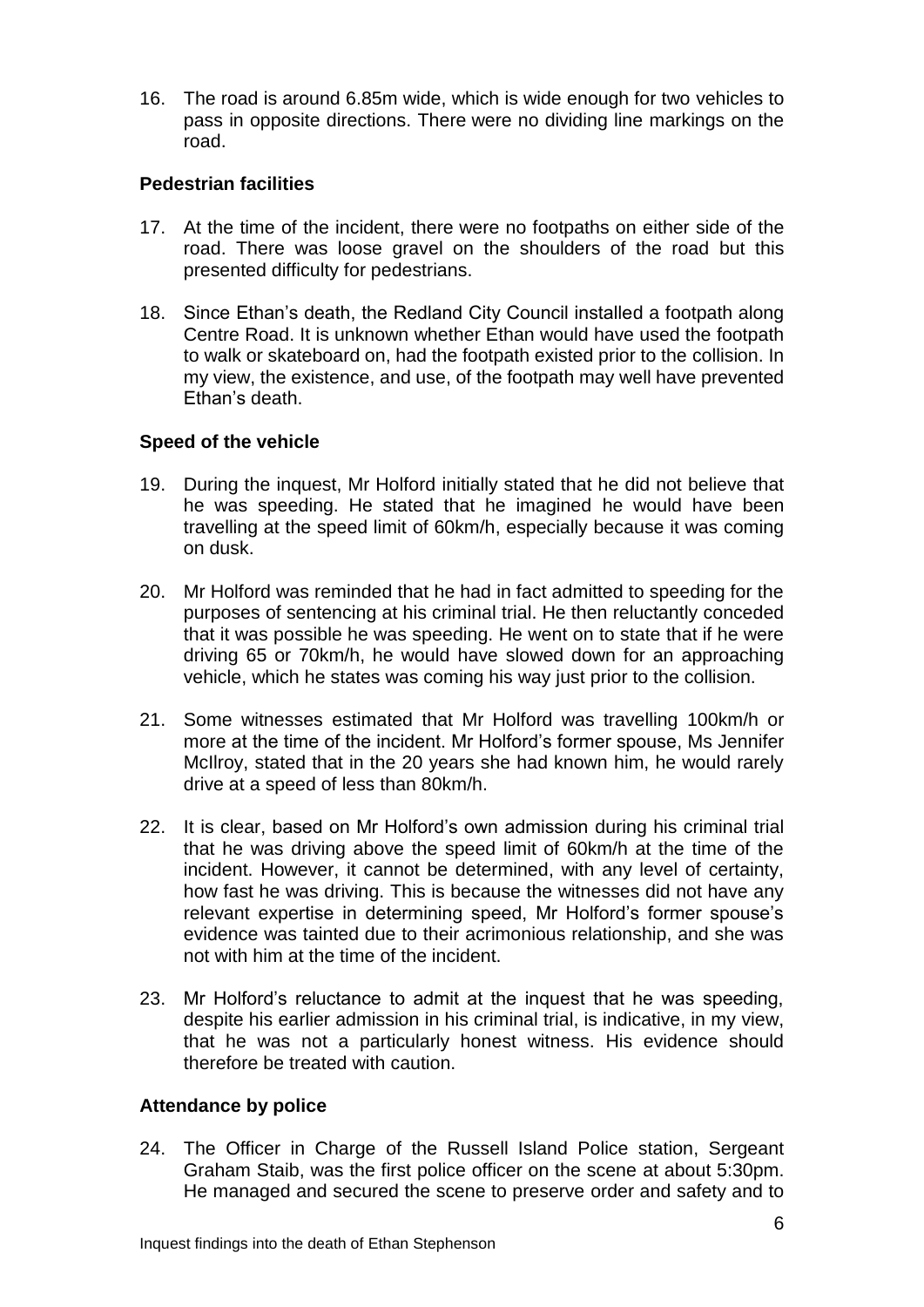preserve evidence in a forensic crash investigation. I am of the view that Sergeant Staib acted professionally, appropriately and reasonably in the circumstances.

## **Alcohol consumption of the driver prior to the collision**

- 25. Mr Holford did not participate in a formal police recorded interview, nor did he provide a statement prior to the inquest. He advised police at the scene that he had consumed four full strength beers between around 3:15pm and 5:10pm that day and that he had not taken any drugs.
- 26. At the inquest, Mr Holford stated that he might have consumed up to five VB cans within a two to three hour period. He stated that he took a sixpack of VB cans to an unplanned gathering at a house on Canaipa Road with a couple of friends to discuss the sale of his outboard engine. He then dropped into the Russell Island Motel to pick up his tools for work the next day and headed home along Centre Road. He thinks he still had a couple of VB cans left in his car.
- 27. A closer examination of the police report and the photographs taken of the inside the Mr Holford's vehicle at the scene reveal that an esky cooler designed to hold a six-pack of beer cans was located on the passenger side of his vehicle. There is no information as to whether beers were found by police within the esky. I make no criticism of Sergeant Staib for not looking inside the esky cooler, given the other responsibilities he was carrying, in terms of managing the scene of a fatal crash. I also note that by the time the vehicle had been impounded and conveyed to the police station, it was the responsibility of the forensic crash investigators to examine the vehicle, and not Sergeant Staib.
- 28. Whether there were beers inside the esky or not is irrelevant in terms of assessing Mr Holford's level of intoxication at the time of the crash. I had the benefit of the breath certificate and the expert evidence of the Forensic Medical Officer, as well as Sergeant Staib's evidence as to intoxication.

# **Testing of the driver for alcohol after the collision**

- 29. Sergeant Staib observed that Mr Holford smelled of alcohol, had slurred speech, and bloodshot eyes. He therefore initiated a roadside breath test, which returned a reading of between 0.08% and 0.09%. Sergeant Staib stated that in his experience, initial roadside breath tests are usually consistent with the subsequent breath certificate (presumably in cases where the certificate is able to be obtained within a short time afterwards).
- 30. Mr Holford was subsequently detained in the rear of a police vehicle, pending a subsequent test at the police station. The second breath test was taken at 7:20pm (about two hours after the incident) at the Russell Island Police Station. This testing utilises a more accurate apparatus for evidentiary purposes. Mr Holford returned a blood alcohol concentration in the second breath test reading of 0.056%.
- 31. Given the time that had lapsed between the incident and the second breath test, a count back report was obtained from a Forensic Medical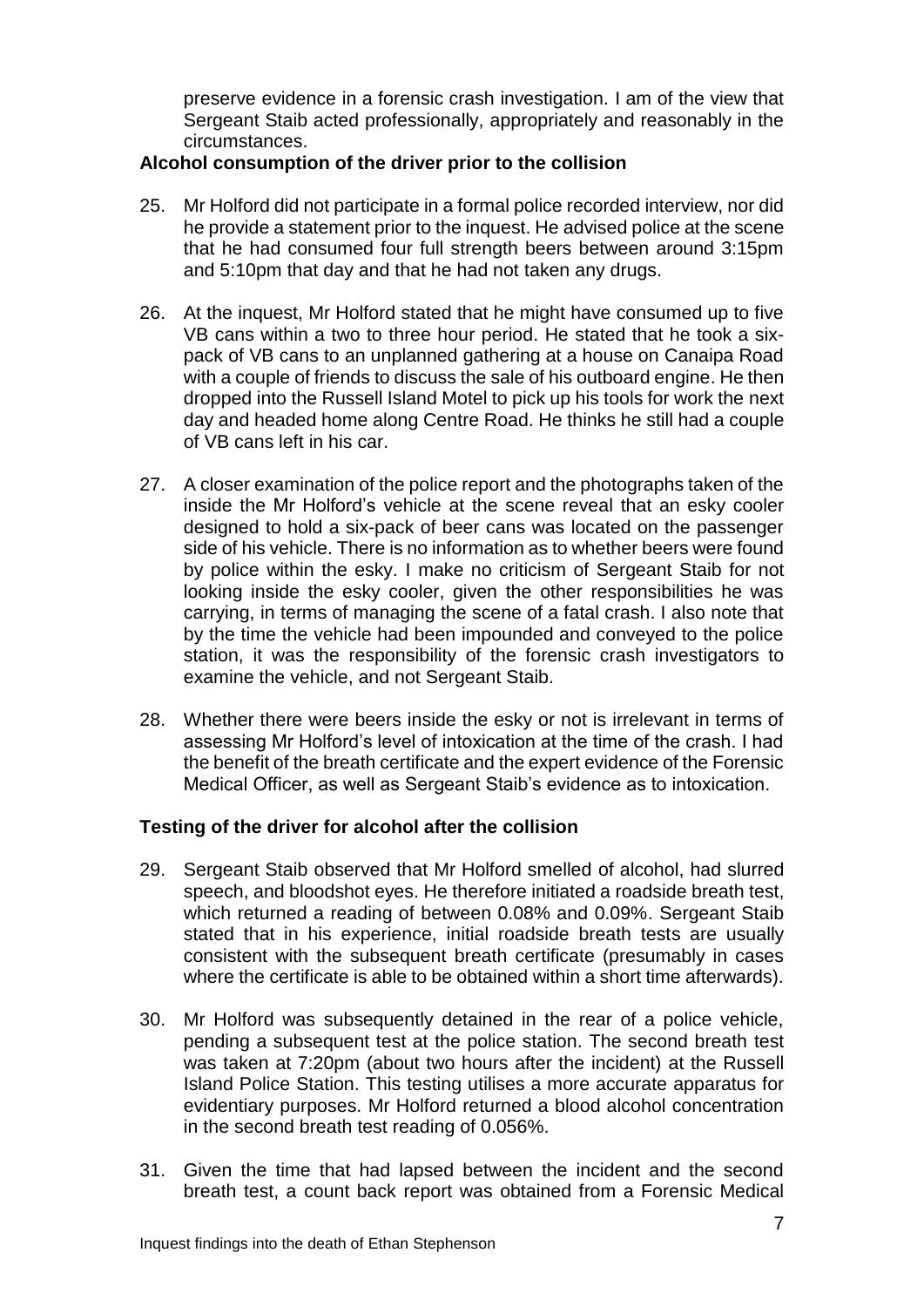Officer. It was estimated that Mr Holford's blood alcohol concentration would have been in the range of 0.76 to 0.118% at the time of the incident.

- 32. The Forensic Medical Officer stated that all drivers show at least some impairment in the ability to drive at a blood alcohol concentration of 0.08% and higher. The risk of being involved in a motor vehicle crash increases rapidly at blood alcohol concentration levels above 0.08%.
- 33. Mr Holford stated at the inquest that he had always felt confident that he was at least, if not right on the limit, just under. He claims that he had consumed a similar number of beers over a similar period of time in the past and blown 0.05% or under.
- 34. As I indicated earlier, Mr Holford did not present as a particularly honest witness. He therefore cannot be relied upon to give an accurate account of his alcohol consumption for the purposes of a more accurate count back. In my view, Mr Holford's blood alcohol concentration is likely to have been around 0.08% or higher at the time of the collision and he is likely to have been impaired by alcohol.

## **Visibility**

- 35. At the scene, Mr Holford initially denied to the police at the scene that he had hit Ethan until the damage to his vehicle was pointed out to him.
- 36. At the inquest, Mr Holford stated that he did not see Ethan at any stage. This is supported by the fact that at the scene there was no evidence of braking.
- 37. Mr Holford stated at the inquest that he heard a noise and that as a result of that noise; he drove 50 to 100m before turning around. He thought the noise had been caused by someone throwing something at his car or that something had been flicked up by his tyres. He stated that this was the reason he turned his vehicle around.
- 38. Mr Holford could not recall whether he had his headlights on prior to the collision. He initially stated that he would usually drive along Centre Road at night time with his low beam lights on. After prompting by me during the inquest, Mr Holford stated that he would in fact drive with his high beam lights on and then flick them onto low beam when there was another car approaching, unless it was an overcast night and it was a little bit darker than normal.
- 39. Mr Holford stated that at the time of the incident it was getting darker. It seemed like it was night time to him but he thought that this could have been because it was overcast.
- 40. The Bureau of Meteorology data indicates that the weather at the time of the incident was fine and clear. This is supported by the observations of witnesses on the same road at the same time. The incident occurred at about 5:15pm, which was 17 minutes after the official sunset time. This was during a period known as 'civil dusk', which went until 5:22pm on the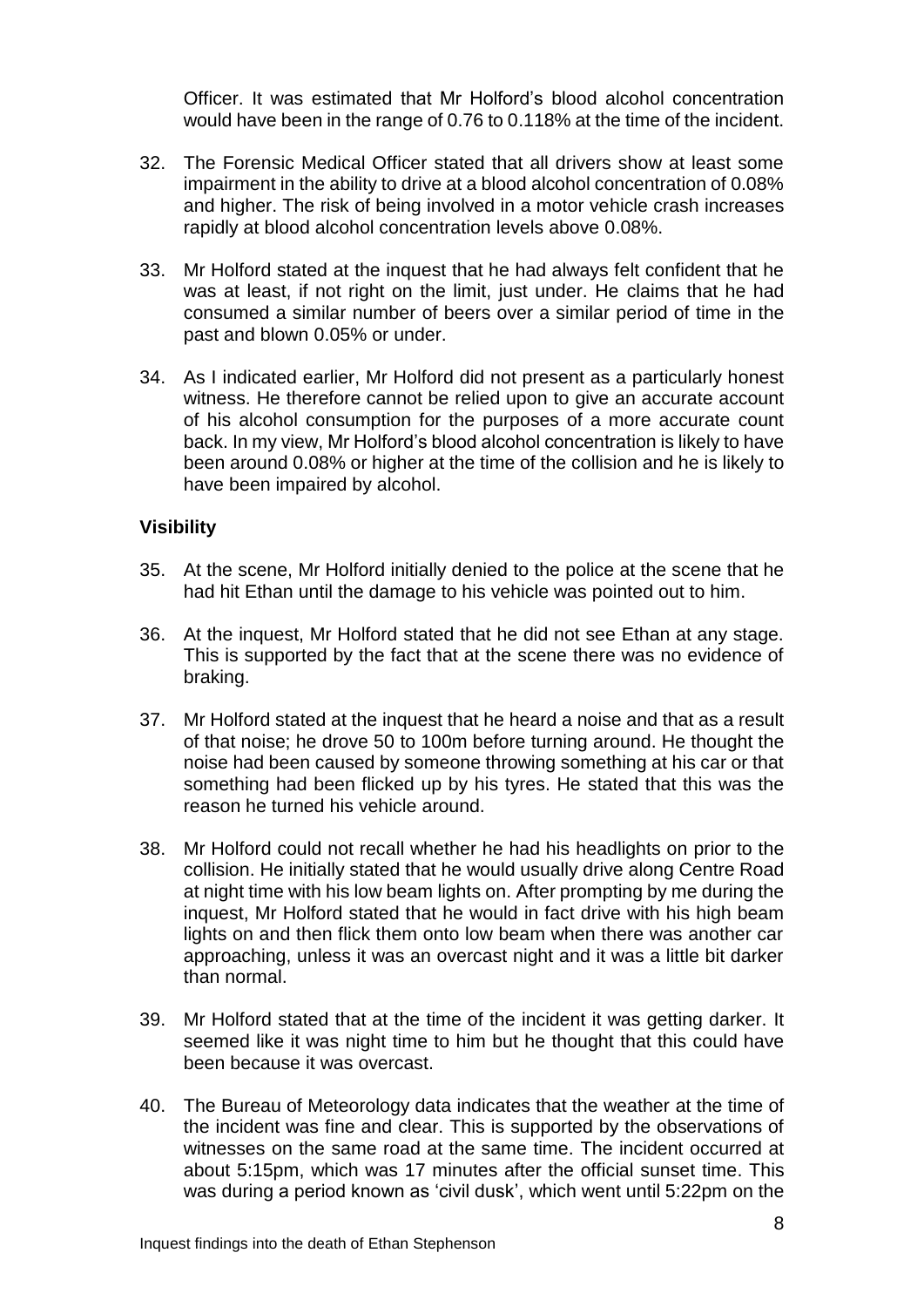day. During civil dusk, it is said that there is still enough light to see objects without complete dependence on artificial light (ie. headlights).

- 41. At the inquest, Mr Holford stated that he thinks that just prior to the collision with Ethan there was an oncoming vehicle with its high beam lights on. He implied that the lights had blinded him and that this, as well as Ethan's dark clothing, had resulted in his failure to see Ethan.
- 42. I note that it would have been difficult to see Ethan due to his dark clothing and the time of the day. However, it is unlikely in my view, that Mr Holford or an oncoming vehicle would have had their high beam lights on at that time. It was only civil dusk and the weather was fine and clear.

## **Defective front passenger side low beam light**

- 43. A police vehicle inspection identified a number of defects with Mr Holford's vehicle. Of particular relevance was the discovery that the passenger side low beam headlight was non-operational prior to the incident. The nonoperational headlight was on the same side of the road as the impact with Ethan.
- 44. Mr Holford stated at the inquest that he would usually service his own vehicle and he was not aware that his headlight was non-operational. Also, after prompting from me during the inquest, he stated that he saw no noticeable difference or diminution in the amount of light cast on the left hand side of the road at the time of the incident.
- 45. In terms of street lighting, Centre road has a system of street lighting, approximately 250m apart. However, in this case, there happened to be a street light at an intersection around 25m from the impact site, which would have also provided some illumination.
- 46. Visibility would have been poor at the time of the incident due to a combination of Ethan's dark clothing, civil dusk, and Mr Holford's defective passenger side low beam headlight. There was no evidence of braking at the scene, which tends to support Mr Holford's evidence that he did not see Ethan.
- 47. However, due to Mr Holford's general dishonesty at the inquest, it cannot be determined whether he was aware of the defective headlight prior to the incident. Had he have had an operational passenger side low beam headlight; he may well have seen Ethan on time to avoid the collision.

## **Loose steering pitman arm joint**

- 48. Witnesses reported seeing Mr Holford's vehicle swerve off the road a couple of times prior to the impact. One witness reported that Mr Holford's vehicle almost wiped their vehicle out at an intersection along Centre Road.
- 49. During the inquest, Mr Holford stated that he did not think that happened. He stated that at the time he heard the noise (ie. the time of impact), he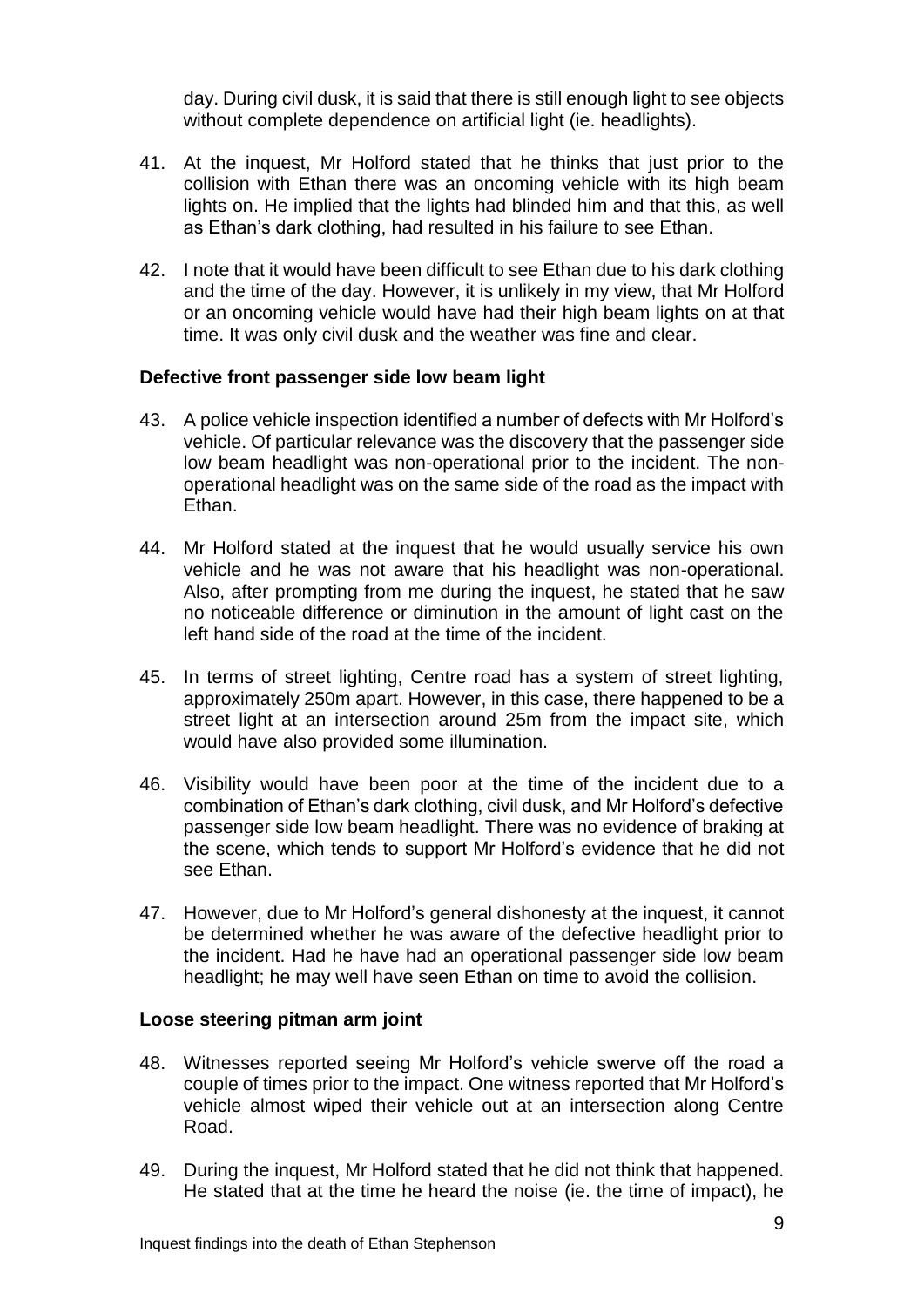didn't believe his tyres were off the road. He stated that if he had been swerving, it would have been to pull over to the left of the road a little extra to give way to an oncoming vehicle.

- 50. Mr Holford conceded that his vehicle's steering needed adjusting and that the steering would take some extra force to turn because the steering pitman arm joint was loose. He stated that he was aware that the steering would sometimes overcorrect but that he had control of his vehicle at all times.
- 51. Under cross examination, Mr Holford conceded that if a vehicle was approaching his vehicle from the opposite direction and he was veering off to the left of the road to make room, he could have oversteered and travelled very close to other vehicles prior to the collision with Ethan.
- 52. Mr Holford stated that prior to the collision, he had already made a booking for his vehicle to be serviced at the local service station. This was to occur within a couple of days after the incident but this has not been verified. Mr Holford initially stated that the reason for the booking was that he had requested them to go over everything because he was mainly worried about his handbrake. However, he later stated that he remembered being pulled over by the police, possibly within the few days prior to the incident, and possibly for the tread on his tyres, and that is why he had booked his vehicle in for a service. Mr Holford stated that he had the extra tyres at home with rims on them ready to go.
- 53. Sergeant Staib could not recall pulling Mr Holford over a few days prior to the incident. He explained that if he did, he would not have kept a record of it. This was because it was his practice to do cursory inspections of superficial issues like tyres and lights. He would generally deal with any deficiencies informally by instructing people to fix them up by the time he saw them next. He was not a vehicle inspector or mechanic capable of identifying issues such as loose steering pitman arm joints. He had only issued two to three infringement notices in his five years on the Island. (Incidentally, it was his practice to do a roadside breath test for alcohol on all drivers he pulled over, so if he did pull Mr Holford over a few days before the incident, Mr Holford must not have been intoxicated at that time).
- 54. Mr Holford stated that he knew how to do a roadworthy check on his vehicle and he would do it ritually. He admitted to knowing, prior to the incident, all about the deficiencies identified in the police vehicle inspection report, except for the non-operational passenger side headlight.
- 55. In my view, it is likely that the loose steering pitman arm joint on Mr Holford's vehicle contributed to the collision because this would have caused him to oversteer his vehicle to the left when making room for an oncoming vehicle. Mr Holford was well aware of this defect and with his mechanical knowledge, he would also have been aware of the dangers. He should therefore have taken earlier action to remedy this.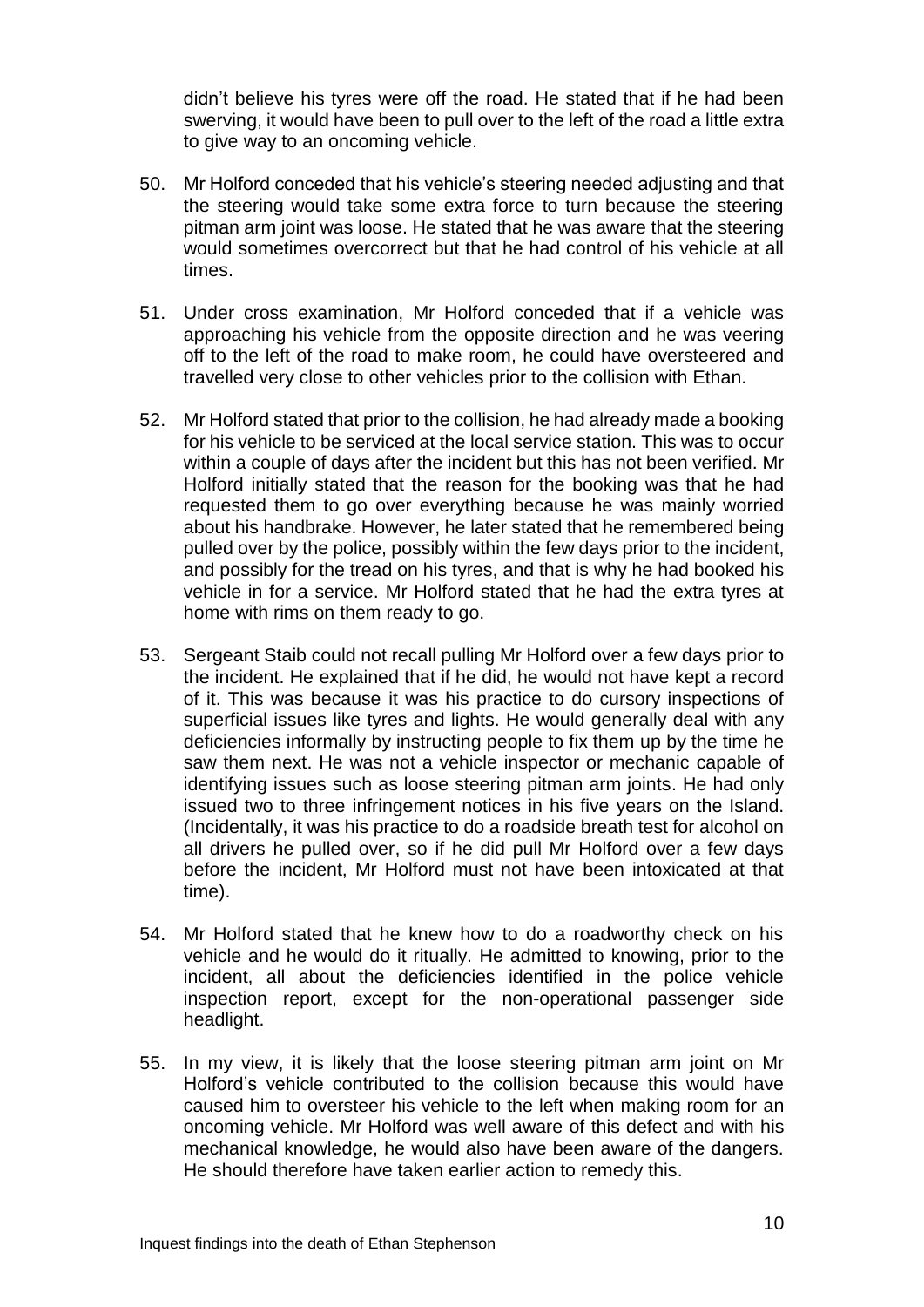56. I am unable, based on the limited evidence before me, to determine whether a police officer pulling Mr Holford over prior to the incident should have known that his vehicle was unroadworthy, even at a cursory glance.

# **Autopsy results**

- 57. A forensic pathologist conducted an external and full internal examination on 10 June 2014. Femoral venous blood, urine and vitreous humour were taken for toxicology analysis. The toxicology certificate was completed on 4 July 2014 and the autopsy report was completed on 11 August 2014.
- 58. The forensic pathologist noted subcutaneous and intra-muscular bruises to Ethan's right thigh, the back of his right knee, and the back of his left knee, which indicated that these were the sites of impact by Mr Holford's vehicle.
- 59. The forensic pathologist noted that Ethan's death was due to head injuries. The head injuries resulted from extensive skull fractures and multiple small contusions to Ethan's brain, in patterns consistent with traumatic diffuse axonal injury.
- 60. The forensic pathologist was of the opinion that Ethan's head injuries would have been sustained after the initial impact with the vehicle (ie. by further impact with the vehicle, by the impact from Ethan falling onto the ground, or both).
- 61. No drugs or alcohol were detected in Ethan's system.
- 62. The forensic pathologist concluded that the medical cause of Ethan's death was:
	- 1(a). Head injuries, due to or as a consequence of
	- 1(b). Motor vehicle collision (pedestrian).
- 63. I accept the forensic pathologist's opinion regarding the medical cause of Ethan's death.

## **Safety concerns raised by past and present Russell Island residents**

- 64. As a result of Ethan's death, I received an unprecedented number of letters from concerned residents and past residents of Russell Island about safety on the Island. These letters were forwarded to me by a community group member, Ms Melissa Warne. I thank Ms Warne for bringing these concerns to my attention and I acknowledge the Russell Island community contribution to this inquest.
- 65. I received letters from the following people:
	- a. Mrs Deirdre and Mr Robert Underwood, dated 11 July 2014;
	- b. Ms Andrea Wright and Ms Regina Lang (the President and Secretary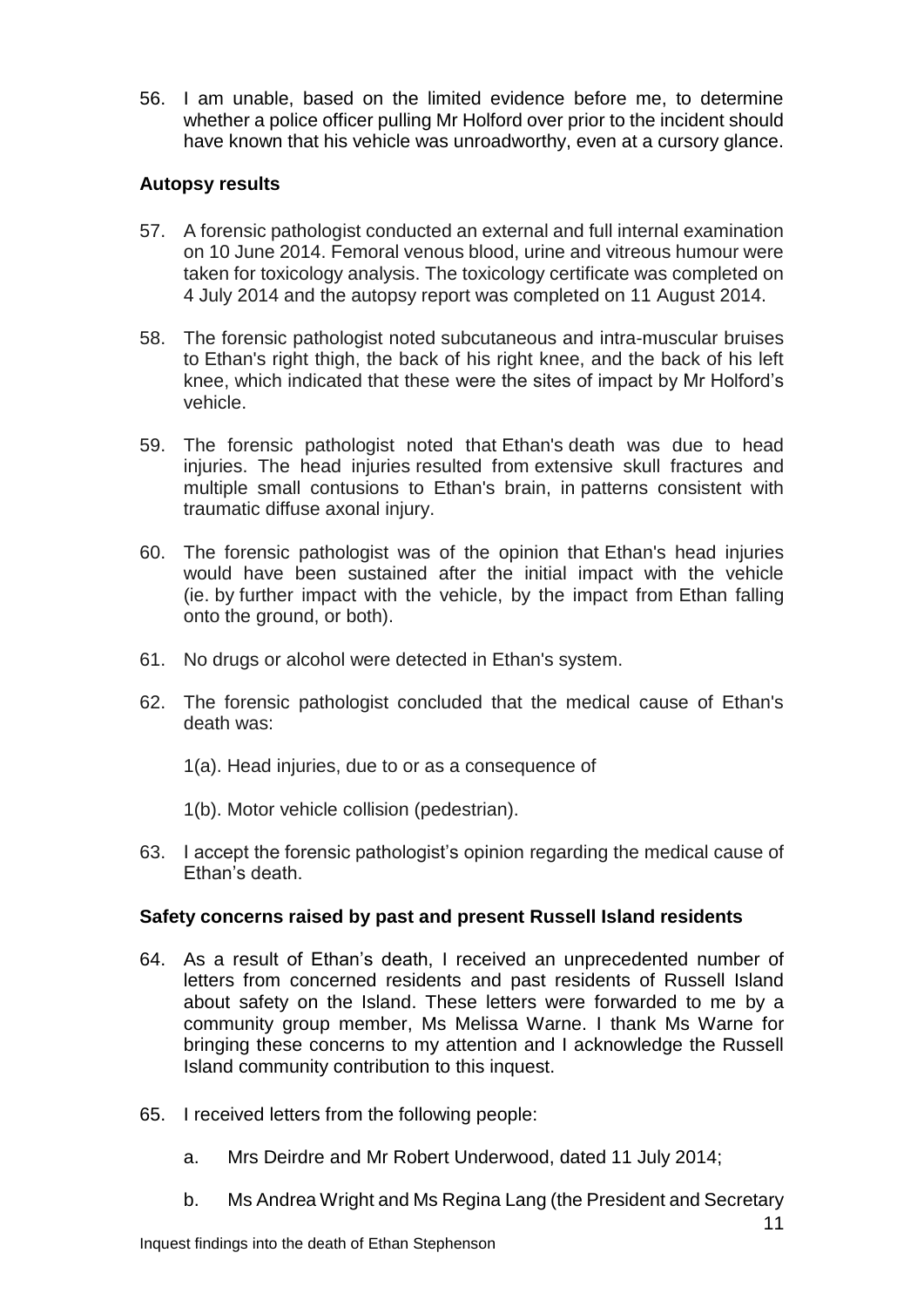of the Russell Island State School P&C Association), dated 27 June 2014;

- c. Ms Charmayne Parkes, dated 11 July 2014;
- d. Ms Jo-Anna Katts, dated 9 July 2014;
- e. Ms Ingrid Seiler, dated 17 July 2014;
- f. Mrs Jan and Mr Vic Schut, dated 16 July 2014;
- g. Ms Tracy Taberer, dated 12 June 2014;
- h. Ms Jessica Thompson, dated 15 July 2014;
- i. Mr Chris Connor, dated 16 July 2014;
- j. Ms Amanda Jones, dated 16 July 2014;
- k. 'Lynn' (Cleveland Visitor Villas Motel & Shailer Park Garden Villas), dated 19 July 2014;
- l. Mr Jack Graham, dated 17 July 2014;
- m. Mr Ian Larkman, dated 11 June 2014; and
- n. Ms Melissa Warne, dated 7 July 2014.
- 66. I directed the police to obtain formal statements for the purposes of the inquest, however, not all community members were able to provide statements. I have summarised each of the police statements received below.

## *Statement from Deirdre Underwood signed 12 November 2016*

- 67. Mrs Underwood stated that:
	- a. She did not know Ethan;
	- b. She was not aware of any previous representations, complaints or requests made to the Council prior to Ethan's death;
	- c. She notified the Coroner's office that there was a Facebook page called 'Change, Unity, Prevail' that has a record of the building of the pathway;
	- d. The only other death on Russell Island she was aware of arose out of a failure to wear a helmet and the death was not related to lighting or footpaths; and
	- e. She believed the footpath should be finished.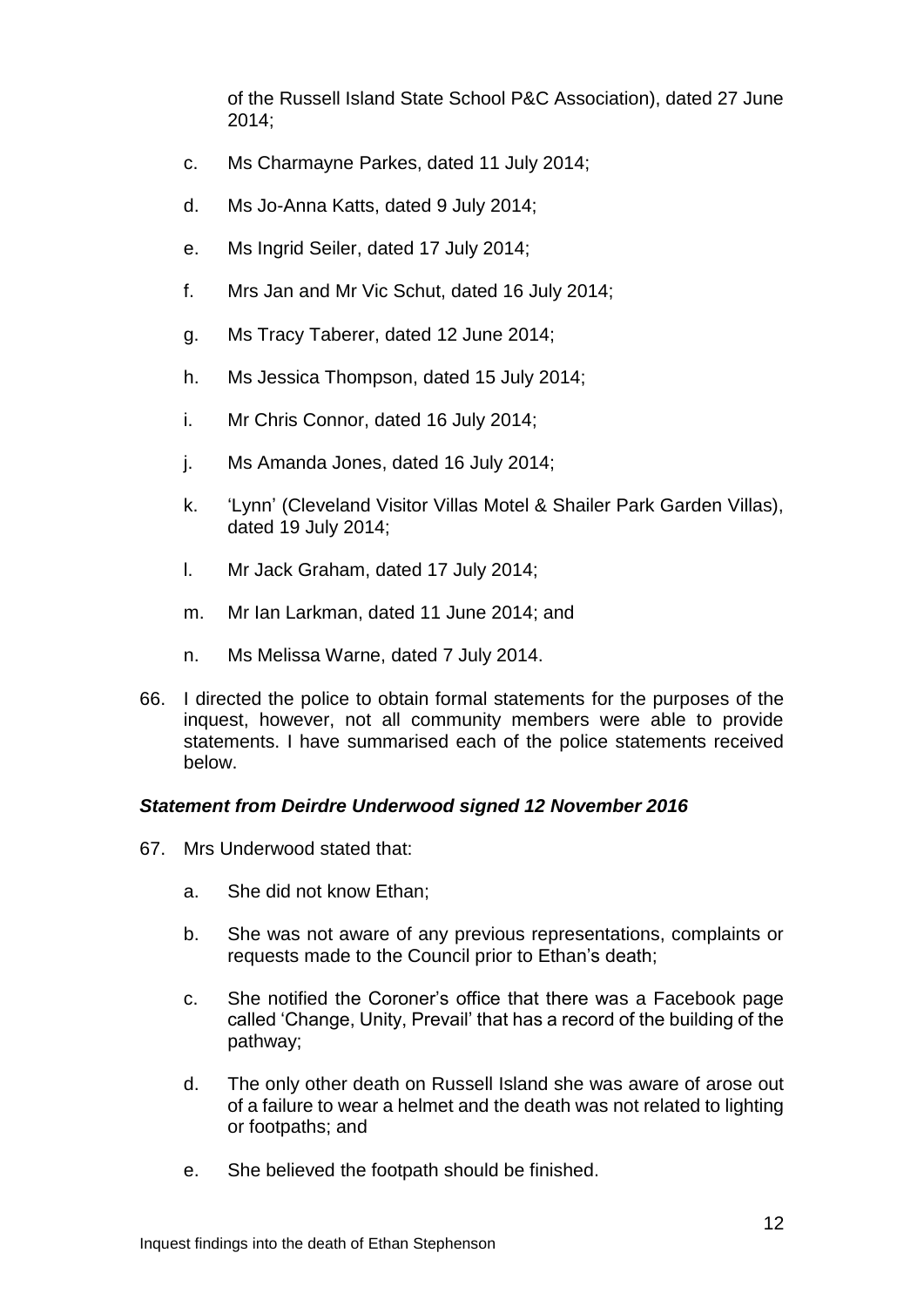# *Statement of Andrea Jane Wright signed 12 November 2016*

- 68. Mrs Wright stated that:
	- a. At the time of Ethan's death, she was the President of the Russell Island Parents and Citizens Association (PCA);
	- b. Issues were raised in PCA meetings in relation to safety on Russell Island, but she was unable to recall specifics or whether the concerns were passed on to the Council;
	- c. The only death on Russell Island she was aware of, which occurred prior to Ethan's death, happened on Canaipa Road and she could not say whether this death was due to lack of lighting, footpaths or line markings;
	- d. For the PCA, the main concern was the danger for kids from the southern end of Russell Island riding back to the school without a footpath; and
	- e. It was good now that the footbath had been introduced. She was satisfied with the action taken by the Council in relation to pedestrian safety.

## *Statement of Charmayne June Parkes signed 11 November 2016*

- 69. Mrs Parkes stated:
	- a. She did not know Ethan;
	- b. She was not aware of any previous representations, complaints or requests made to the Council prior to Ethan's death in relation to lighting, footpaths or pedestrian infrastructure on Russell Island;
	- c. The only death on Russell Island that she was aware of, which occurred prior to Ethan's death, was a vehicle accident that occurred because the driver failed to take a corner; and
	- d. She would like to see a pedestrian crossing near the Russell Island IGA, and an upgrade of street lighting, as well as a pedestrian crossing where the footpath crosses over Centre Road near Waratah Street.

#### *Statement of Jo-Anna Rosemary Katts signed 11 November 2016*

- 70. Ms Katts stated:
	- a. She did not know Ethan;
	- b. She was not aware of any previous representations, complaints or requests made to the Council prior to Ethan's death in relation to lighting, footpaths or pedestrian infrastructure on Russell Island;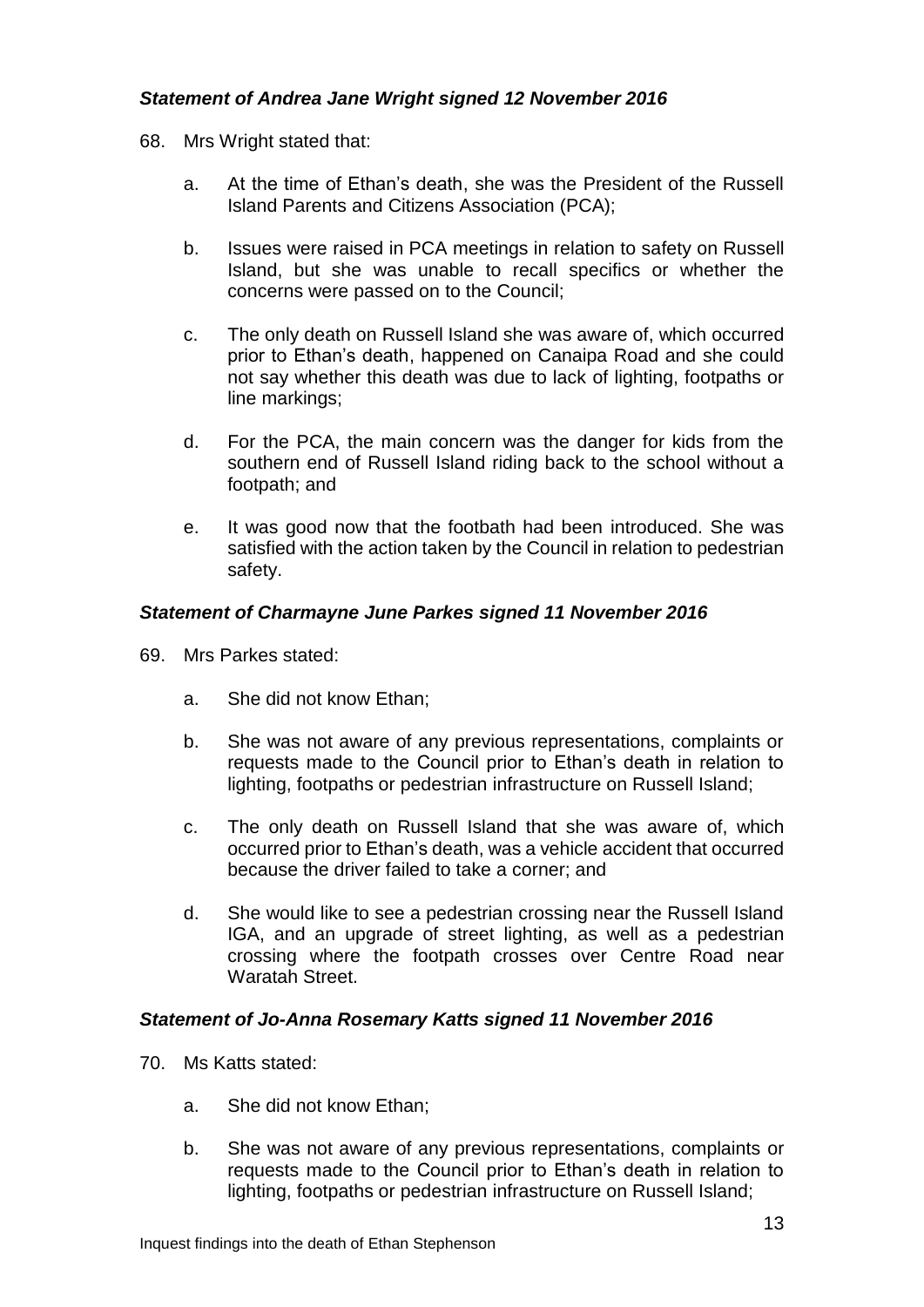- c. The only pedestrian death on Russell Island she was aware of related to the death of a child on Canaipa Road, which she was told occurred on dusk and that insufficient lighting was to blame;
- d. She was satisfied with the action taken by Council in relation to pedestrian safety on Russell Island and had written to Councilor Mark Edwards thanking him for the footpath and bitumen roads; and
- e. The Council should finish the footpath along Minjerriba Road.

## *Statement of Ingrid Karen Seiler signed 11 November 2016*

- 71. Ms Seiler stated:
	- a. She is the grandmother of an eight year old child who died as a result of a traffic incident on Canaipa Drive, Russell Island;
	- b. She did not know Ethan;
	- c. She was not aware of any previous representations, complaints or requests made to the Council prior to Ethan's death;
	- d. Her grandson's death was different to Ethan's and for her, the two incidents could not be compared;
	- e. She did not believe that her grandson's death was the result of a lack of lighting, footpath or markings on the road and the Coroner's report into his death indicated that the reason for his death was that he wasn't wearing a bicycle helmet and his bicycle brakes did not work;
	- f. Kids on Russell Island do tend to skateboard in the middle of the roads; and
	- g. She was now satisfied with the Council's actions, but there should be more streetlights.

## *Statement of Janice Schut signed 11 November 2016*

- 72. Mrs Schut stated:
	- a. She did not know Ethan;
	- b. She was not aware of any previous representations, complaints or requests made to the Council prior to Ethan's death in relation to lighting, footpaths or pedestrian infrastructure on Russell Island;
	- c. She was not aware of any deaths, serious injuries or near misses for pedestrians on Russell Island prior to Ethan's death; and
	- d. The number of streetlights needed to increase and the footpath should be completed.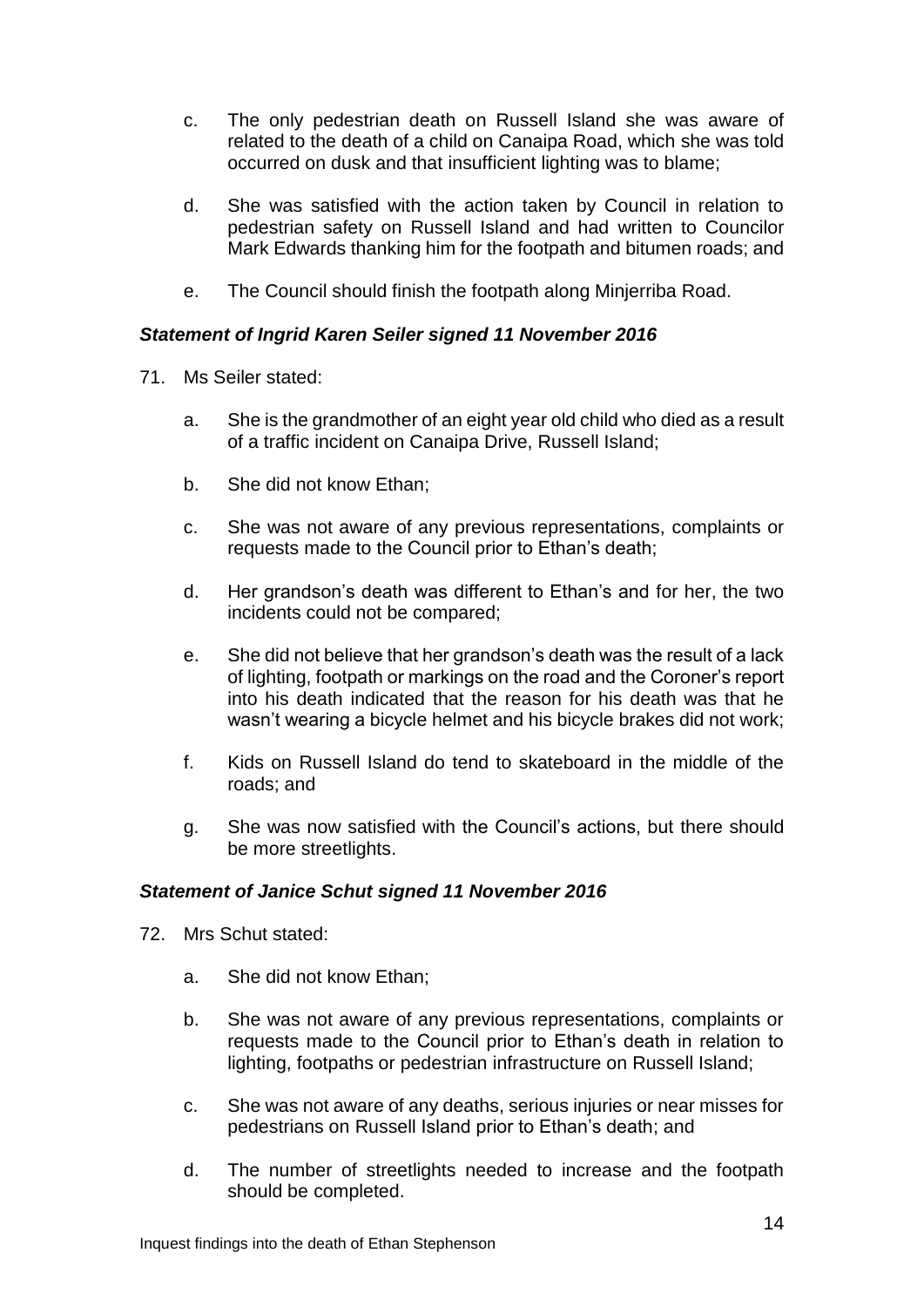# *Statement of Tracey Leigh Taberer signed 11 November 2016*

- 73. Mrs Taberer stated:
	- a. She did not know Ethan;
	- b. She was not aware of any previous representations, complaints or requests made to the Council prior to Ethan's death in relation to lighting, footpaths or pedestrian infrastructure on Russell Island;
	- c. She was aware of the death an eight year old child on Canaipa Road, Russell Island, and thought his death was because of the footpath, but she was not there;
	- d. The Council went ahead with the footpath to Stradbroke Road, Russell Island, but still needed to finish the footpath; and
	- e. She believed that the Council used some funds for culverts but thought that the footpath was to go all the way to Sandy Beach and that the Council needed to put in more street lighting.

## *Statement of Christopher Mark Connor signed 11 November 2016*

- 74. Mr Connor stated:
	- a. He did not know Ethan;
	- b. He was not aware of any previous representations, complaints or requests made to the Council prior to Ethan's death, relating to lighting, footpaths or pedestrian infrastructure on Russell Island;
	- c. He had made various comments on social media in relation to the footpaths and lighting prior to Ethan's death but had not made any comments directly to the Council;
	- d. He was not aware of any pedestrian deaths, serious injuries or near misses on Russell Island prior to Ethan's death; and
	- e. The Council could have done some of the jobs quicker.

#### *Statement of Amanda Louise Jones signed 11 November 2016*

- 75. Mrs Jones stated:
	- a. She was not aware of any previous representations, complaints or requests made to the Council prior to Ethan's death in relation to lighting, footpaths or pedestrian infrastructure on Russell Island;
	- b. She was aware of two pedestrian incidents having occurred on Russell Island, being the death of an eight year old child killed on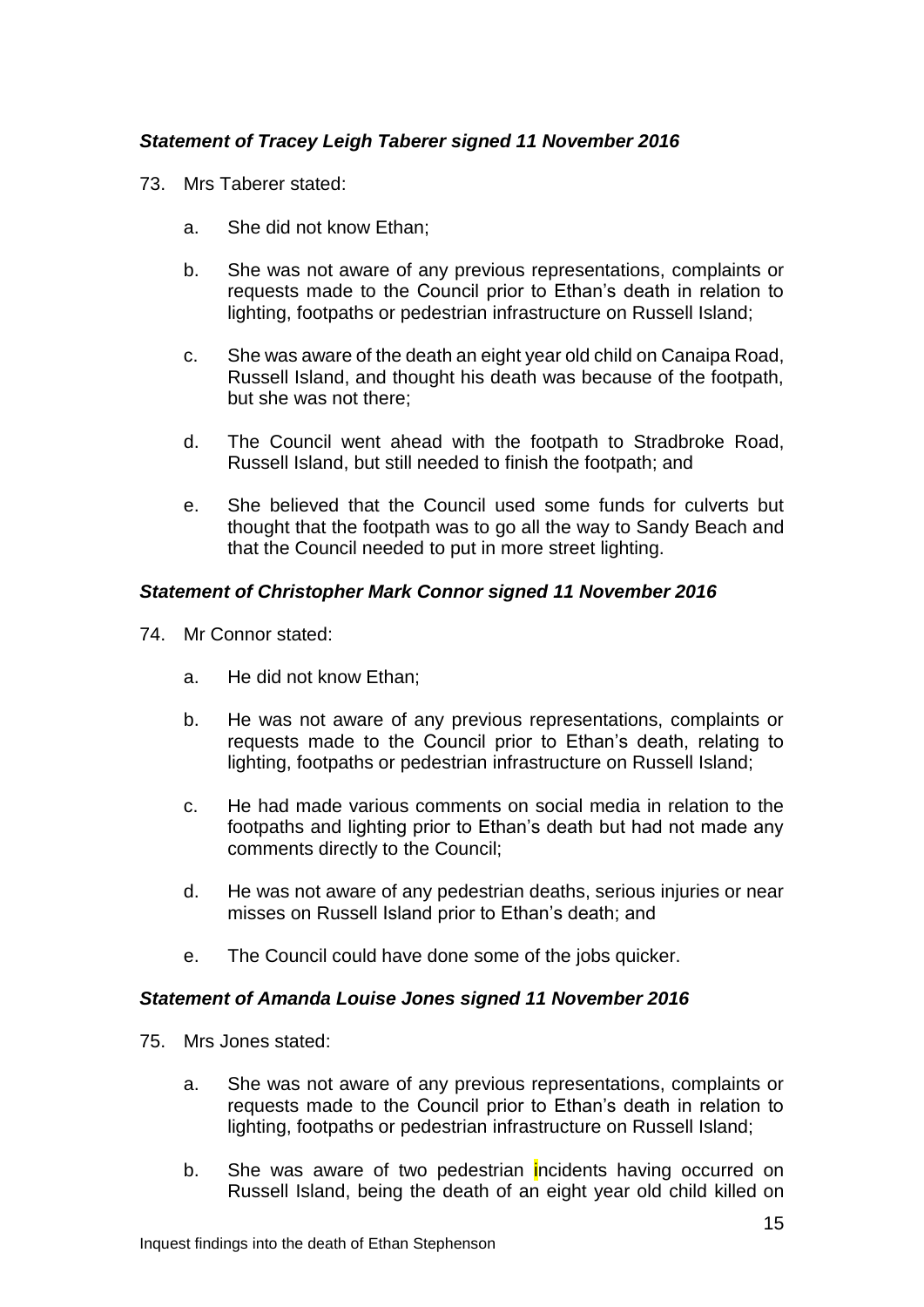Canaipa Drive and an accident involving a young boy who came off his skateboard late one night. She believed that the young boy's accident occurred on High Street near the primary school but she was only aware of those details through what she had been told by other kids. Mrs Jones was not aware whether the police or the Council were called about the young boy's accident; and

c. The Council should complete the footpath along Minjerriba Road to connect with Centre Road, Russell Island.

## *Statement of Jack Nelson Clarke Graham signed 4 November 2016*

- 76. Mr Graham stated:
	- a. He was involved in a traffic incident on 31 January 2010 when he was making his way home from a friend's house and was hit and run over by a vehicle. The traffic accident occurred on the corner of Barcelona Terrace and Centre Road, Russell Island;
	- b. There had been more incidents, including Ethan's death, which happened not far from his accident in 2010;
	- c. He believed that these incidents could have been avoided if footpaths could prevent people, pedestrians, bike riders and skate boarders from riding on the road;
	- d. He recalled a traffic accident occurring on 7 June 2014 but did not witness the accident where Ethan was killed. He knew Ethan from when he lived on Russell Island, having moved there at the age of six years old and starting school in year 2. When he moved to Russell Island, "everyone knew everyone" and you did not have to worry about road safety; and
	- e. The community had now grown and he believed the roads had become unsafe.

#### **The historical context regarding the Redland City Council's budget and priorities**

- 77. On 12 May 1973, the Queensland Government assigned administrative control of Russell Island (along with the other Southern Moreton Bay Islands) to the Redlands City Council. The consequence was that the funding burden of constructing infrastructure on the Islands fell to Council ratepayers.
- 78. At the time the Queensland Government handed over Russell Island, there was no roadway infrastructure, only dirt roads. There was no sewerage system. There were no more residential lots available for subdivision, and a number of lots that were subject to flooding had already been approved and sold by the Queensland Government.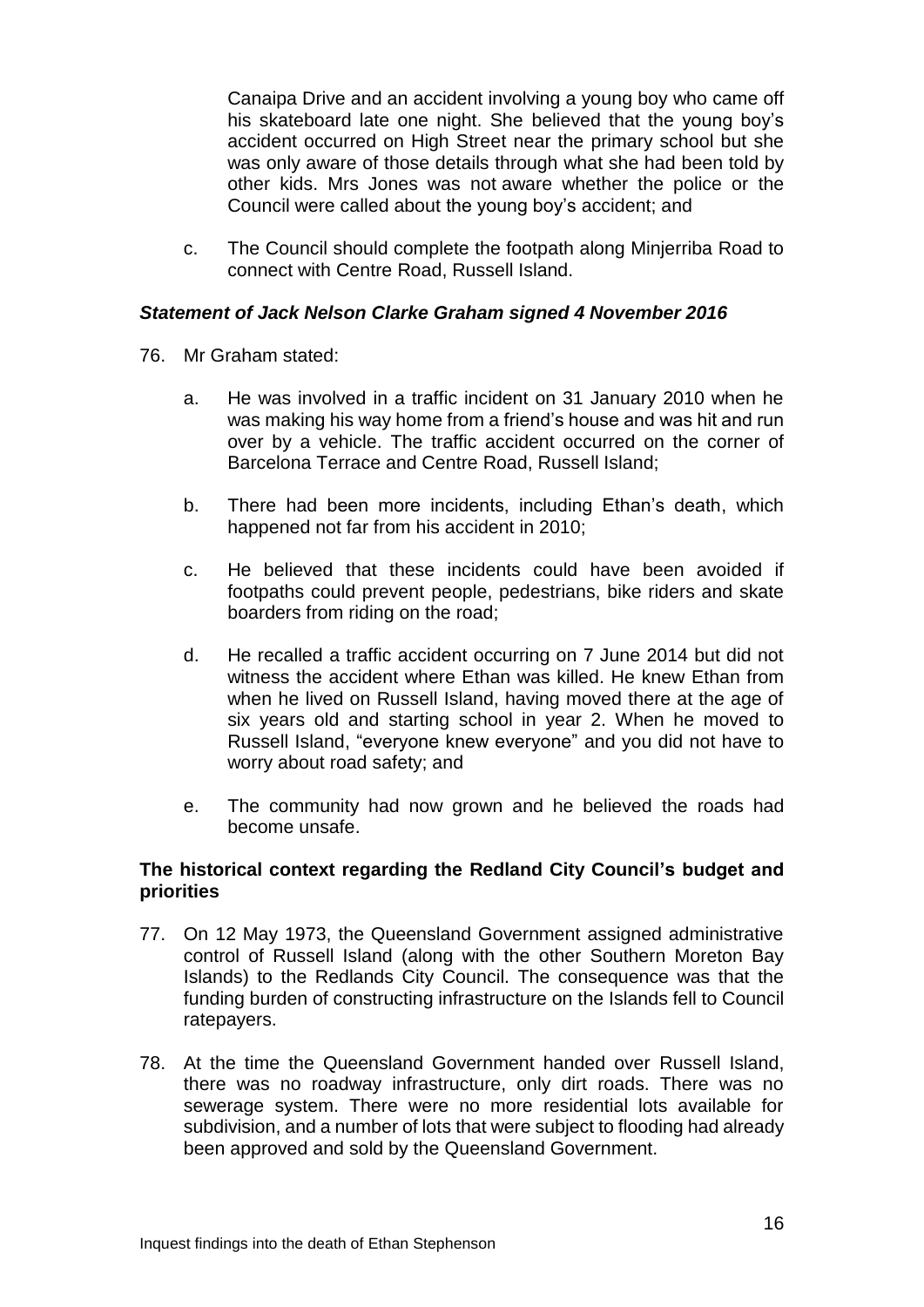- 79. The consequence has been that over many years the Redlands City Council has had to buy back flood susceptible lots as they became available, using funds collected from general rates. The Council now owns much of the land at the southern end of Russell Island, which have been designated as conservation areas.
- 80. There is no effective mechanism for the Council to get developers to fund infrastructure development on the Island in the usual way, due to a lack of development.
- 81. Residents migrate to Russell Island in part due to the low cost of land, housing and rent. There has been a historical recognition by the community that mainland style infrastructure is not an inherent characteristic on Russell Island.
- 82. In 2011, the Redlands City Council conducted extensive consultation with the Southern Moreton Bay Island community to develop its '2030 Plan'. The 2030 Plan is a roadmap to future planning for the Islands from December 2011 and beyond.
- 83. In 2011, the community expressed to the Council that its priorities for expenditure were:
	- a. Reduced ferry fares between the mainland and South Moreton Bay Islands (SMBI) via access to the State Translink Go-Card system;
	- b. Free inter-island ferry transport;
	- c. The provision of additional car parking infrastructure at ferry terminals; and
	- d. The sealing of roadway surfaces on the SMBI.
- 84. Since 2011, the main issues of concern on the SMBIs identified to Council by the community have been:
	- a. Dust suppression on roads (which is being remedied by sealing them);
	- b. Car parking requirements at both ends of journeys to and from the SMBI; and
	- c. Port facilities.
- 85. Expenditure on the above community-prioritised infrastructure has therefore taken precedence. For example, there are still around 20 – 25km of unsealed roads on Russell Island. At the current rate of completion and on the current budget, this will be completed within the next four to five years.

#### **The lack of footpath infrastructure along Centre Road at the time of Ethan's death was adequate**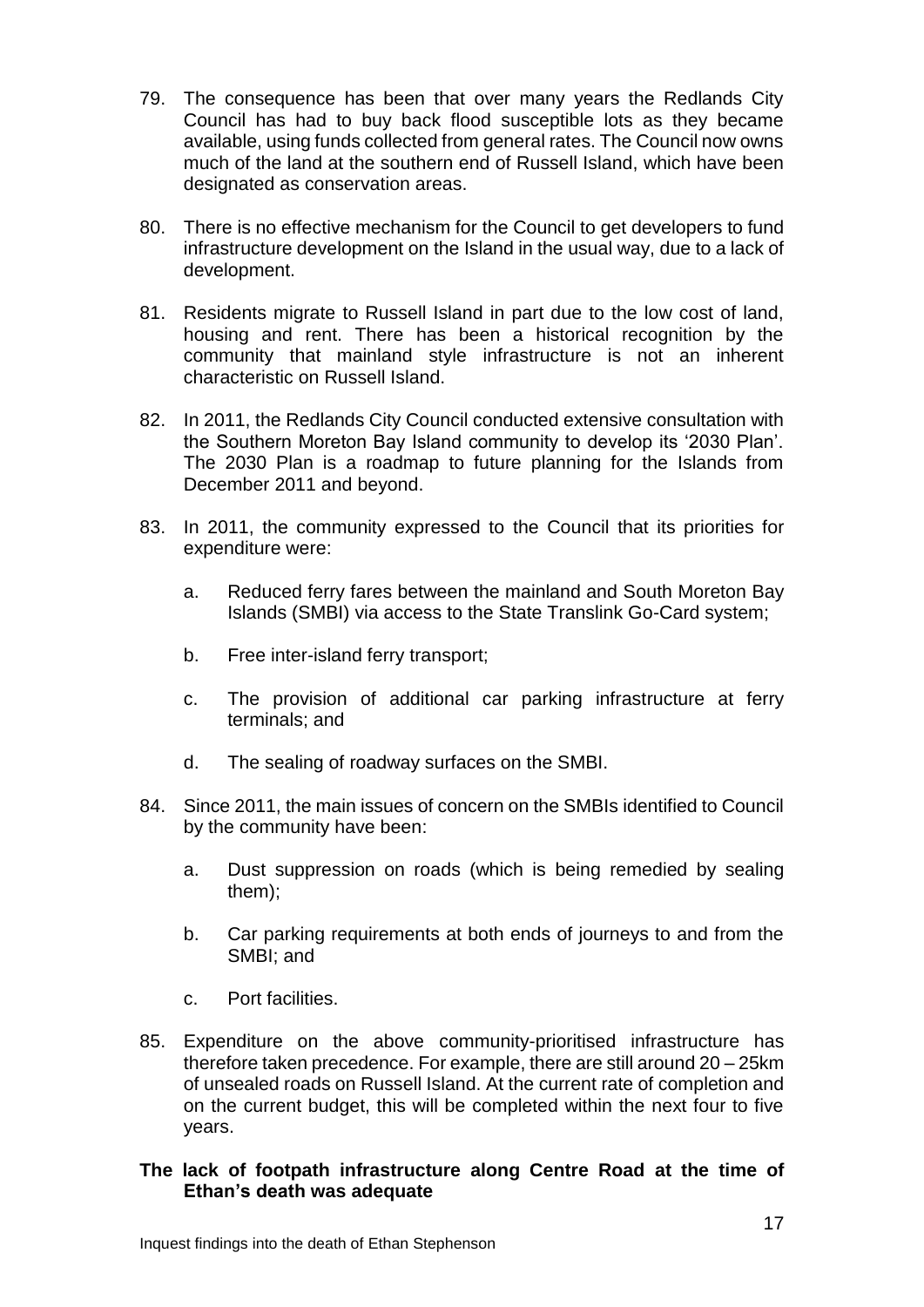- 86. Leading up to the inquest, the Redland City Council commissioned Associate Professor Pekol to provide an expert opinion as to whether Centre Road (and the non-existence of a footpath along Centre Road) was adequate from a technical engineering perspective at the time of the incident.
- 87. Associate Professor Pekol noted that Centre Road now has features, which are indicative of a 'collector road' under the Redland Planning Scheme. As a collector road, new developers would have to provide a footpath if the road were to be built today. However, Associate Professor Pekol concluded that despite this, the absence of a footpath on Centre Road on 7 June 2014 was consistent with the relevant design guidelines in use at the time.
- 88. Associate Professor Pekol conducted a video survey of Centre Road over two 12-hour periods on a Friday and a Saturday (18 – 19 November 2016). He also visited the Island to observe local conditions. The two-way traffic volume of Centre Road (just north of Kurrajong Street) was calculated as being around 1,300 vehicles per day. On the Friday, 21 pedestrians, 5 cyclists and 3 mobility scooters were recorded travelling alongside Centre Road. On the Saturday, there were 10 pedestrians and 5 cyclists. There were no skateboarders recorded on either day.
- 89. The cyclists and mobility scooters were observed using the new pathway provided. 90% of pedestrians used the new pathway and 10% of pedestrians used the verge. In my view, this proves the utility of the new pathway because the majority of people appear to have been using it.
- 90. Associate Professor Pekol also obtained Department of Transport and Main Roads data, which established that between 2004 and 2013, there were five pedestrian crashes on Russell Island. On a per capita basis, this was about twice the amount as the rest of the Redland City Council area. However, Associate Professor Pekol advised that this proportionality comparison couldn't be relied upon with any certainty due to the small sample size relating to Russell Island.
- 91. Associate Professor Pekol concluded in his report that there were no technical means by which Ethan's death could have been avoided. He also argued that there was no guarantee that Ethan would have used the footpath if one had been provided. He drew a distinction based on the particular type of skateboard involved in this incident as being designed more to be used on roads than footpaths.
- 92. I accept Associate Professor Pekol's opinion that at the time of the collision, Centre Road on Russell Island complied with the relevant design criteria in the local planning scheme and the absence of a concrete footpath was consistent with the relevant design guidelines in use at the time.

## **The current footpath infrastructure along Centre Road is adequate**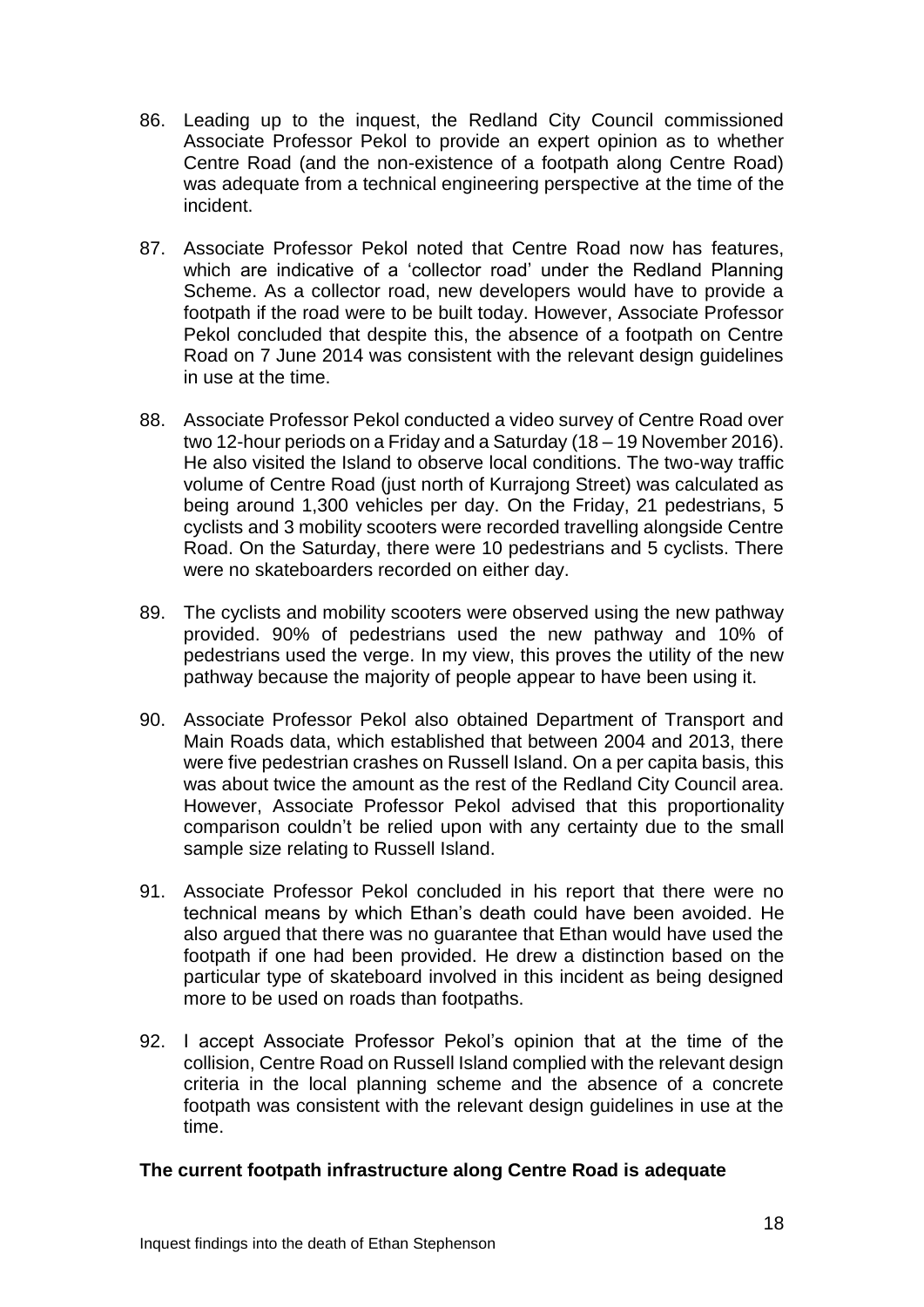- 93. After Ethan's death, the Redland City Council added to the existing 5km of pathways and constructed around 3km of shared pathways (at a cost of around \$1 million). The section of footpath constructed along Centre Road was the maximum footpath length possible for the available funds allocated. This resulted in the need to cross the road in some sections, and left 2 – 300m of missing links. The missing links included a swamp crossing and a culvert extension.
- 94. During my view on Russell Island, the footpath and two missing link sections were inspected. Each missing link was estimated to cost \$250,000 and was completed on 3 March 2017, prior to completion of this inquest.
- 95. Now that the missing links complete, aside from the need to cross roads, there is a continuous footpath from the jetty on Russell Island through to the southern end of Centre Road.

## **The Council should review community needs for further footpath infrastructure on the Island**

- 96. One resident has suggested to me that the footpath should be extended further to Sandy Beach, but a request has not been made directly to the Council. The Council has advised that the cost of constructing such a footpath extension would be in the order of \$1 million.
- 97. I note that the Southern end of Russell Island (where Sandy Beach is located) is sparsely populated as a result of significant expenditure by the Council to purchase back flood susceptible lots. This buy-back program is still ongoing, such that the number of potential users of a footpath to Sandy Beach may actually decrease over time.
- 98. Nonetheless, it is important in my view, that the Council consult further with residents about this suggestion to determine whether other residents see this as a priority, and if so, the way in which such a project would be funded. The best opportunity to conduct this formal community consultation would appear to be now, given that the Council is already underway with consultation regarding the outcome of the SMBI Integrated Local Transport Plan.

## **The street lighting along Centre Road at the time of Ethan's death was adequate**

- 99. The Redland City Council did have a record about a complaint made about lighting on Centre Rd in 2007. But that complaint was adequately dealt with and was not relevant to this case.
- 100. Enquiries with both Energex and the Redland City Council have revealed that Energex currently hold a monopoly on the provision of street lighting on public roads. The Council determines where they go, but Ergon sets the prices for lighting infrastructure, maintenance and operation.
- 101. Street lighting within Redland must conform with: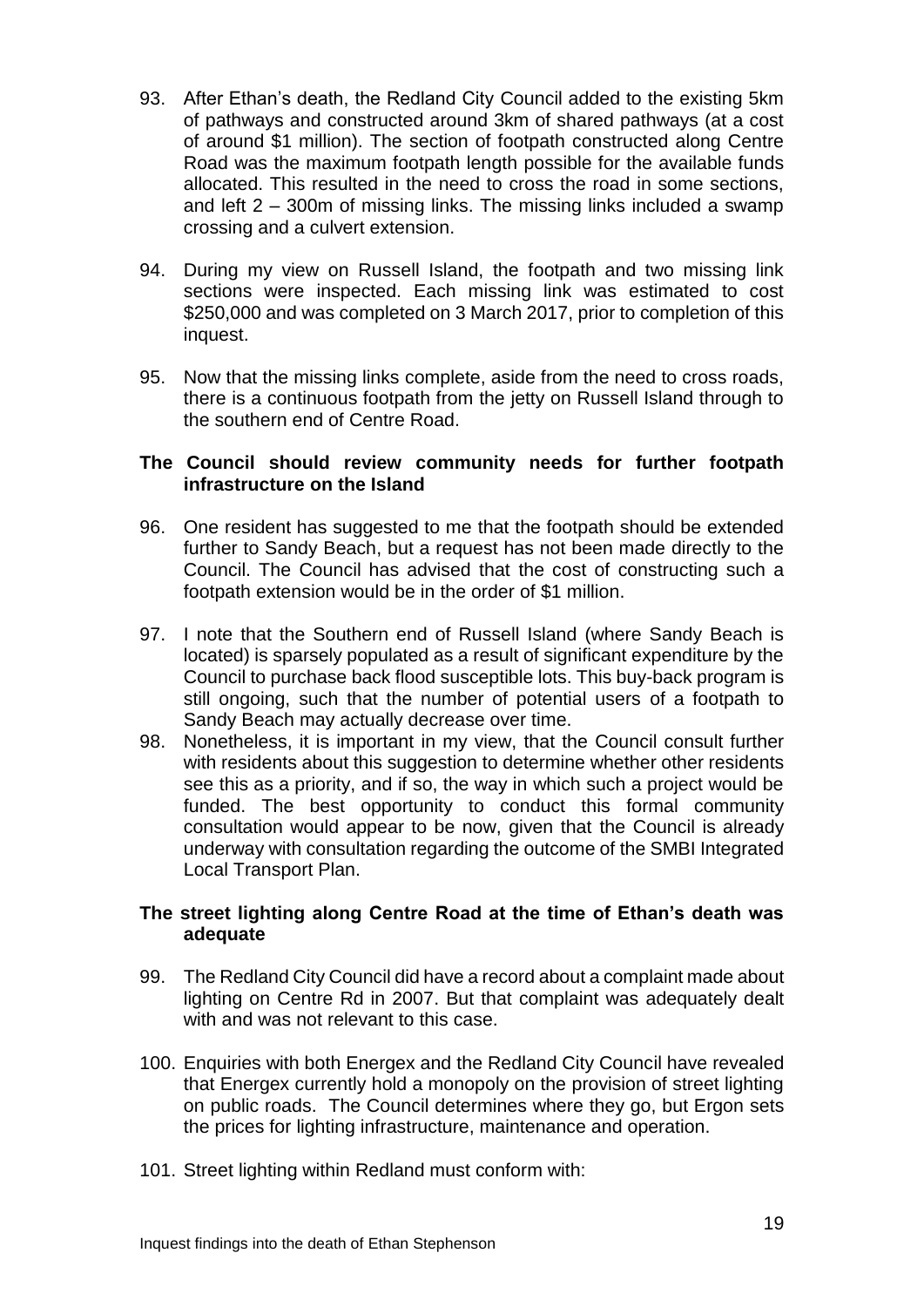- a. The relevant Australian Standard, AS1158 Lighting for public roads and spaces;
- b. The Austroads Guides; and
- c. Ergon Policies and Standards.
- 102. The policy purpose of street lighting is to allow drivers to see the road alignment and to highlight infrastructure or obstacles (such as traffic islands, pedestrian crossings, road calming infrastructure and intersections). Street lighting is not directly aimed at assisting pedestrians and other road users such as skateboarders and cyclists (but they would obviously benefit from better illumination for motorists).
- 103. Vehicles using roads at night are required to have their own headlights for illumination, including high beam lights where there is no street lighting.
- 104. Streetlights are installed by exception rather than as a matter of course. This is due to the high capital cost when additional poles are required (up to \$30,000 per pole) and the high operating cost (about \$300 per light per annum).
- 105. The Redland City Council installs street lights according to the following priorities:
	- a. In zones of high pedestrian density (eg. around shops and transport locations); and
	- b. In zones of high traffic density (eg. around car parks to assist drivers to see their surrounds).
- 106. The design logic applied for the delivery of a lighting program is to start from more densely populated areas and work out from there. In the case of light system provision at Russell Island, the lights are most dense at the ferry terminal, shops and school zones. The lights radiate out up Canaipa Road, decreasing in intensity. The lights radiate down High Street, Minjerriba Road and Centre Road gradually reducing in intensity.
- 107. The intersections down Centre Road have had 'flag' lighting installed at intersections with side roads. The purpose of flag lighting is to alert drivers travelling on Centre Road to the existence of intersections and the possibility of incoming traffic.
- 108. When determining the allocation of lighting, the Australian Standard AS 1158 is the applicable guideline. I note that the Australian Standard AS 1158 recommends spacing for streetlights to be *every 100 – 120m*. However, it is only a guideline, and a guideline for new construction. It is not retrospective. There is therefore no technical requirement to retrofit streetlights to meet the 100 – 200m spacing guideline. I also note that the Council maintains its own policy '2350' regarding lighting requirements.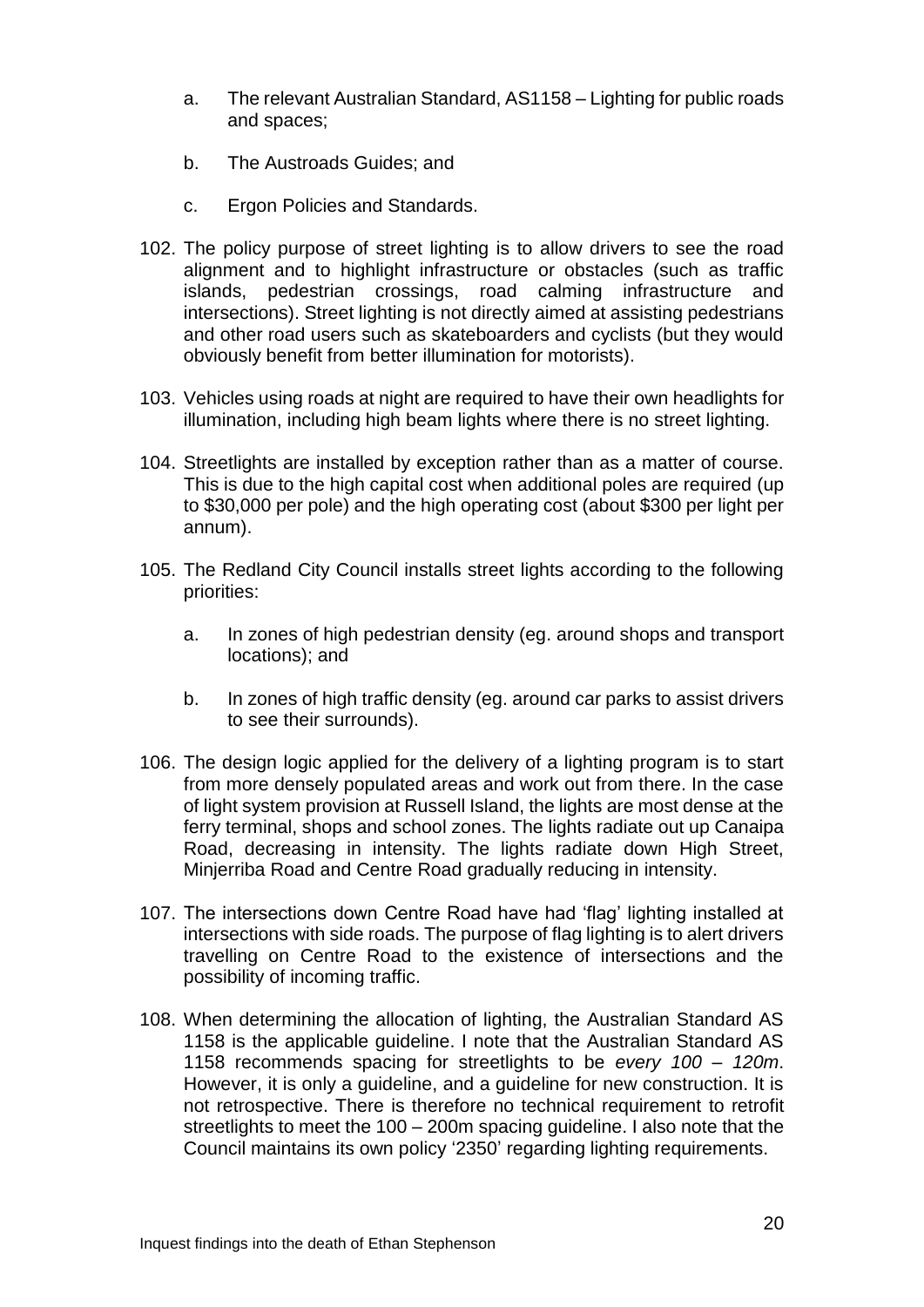#### **The Council should review community needs for further street lighting on the Island**

- 109. The Group Manager of City Infrastructure at the Redland City Council, Mr Murray Erbs, advised that to implement street lights every 100 to 120m along Centre Road, it will cost many millions of dollars due to the number of poles that will need to be retrofitted.
- 110. This is, in my view, a discussion that the Council now needs to have with residents, in terms of their overall priorities on the Island and their willingness to pay. The best time for this consultation to occur would appear to be now, given that the Council has begun consultation as part of their review of the outcomes of the SMBI Integrated Local Transport Plan.

## **The Redland City Speed Management Committee should reduce speed limits on the Island**

- 111. Although the roads on Russell Island are under the Redland City Council's control, they do not have the authority unilaterally to change the speed limits. The Redland City Speed Management Committee determines speeds for Council roads. This is a formal inter-governmental process.
- 112. The determination of current speed limits on Russell Island came out of a speed review conducted in 1999. The review was conducted as part of a project that included South East Queensland Local Government Authorities to introduce the general 50km/h speed limit on urban roads and to ensure that similar road and street types across South East Queensland had similar speed limits.
- 113. The current speed limit on Centre Road is 60km/h from the corner of the Minjerriba Road intersection with Centre Road, heading south. However, there is no record as to why 60km/h was chosen as the speed limit.
- 114. Part 4 of the Manual of Uniform Traffic Control Devices (MUTD) deals specifically with the setting of speed limits. The principles and general requirements used when determining speed limits for all roads throughout Queensland include:
	- a. Speed limits should not be so low that a significant number of road users ignore them;
	- b. Speed limits should not be applied specifically for the purpose of compensating for isolated geometric deficiencies;
	- c. Speed limits should be capable of being practically and equitably enforced by the use of speed zones of adequate length, by limiting speed limit changes, and by clarity and frequency of signposting; and
	- d. Speed limits should be set to maintain a balance between a road user's reasonable perception of the speed environment and an acceptable level of safety and environmental amenity for all road users and abutting land users.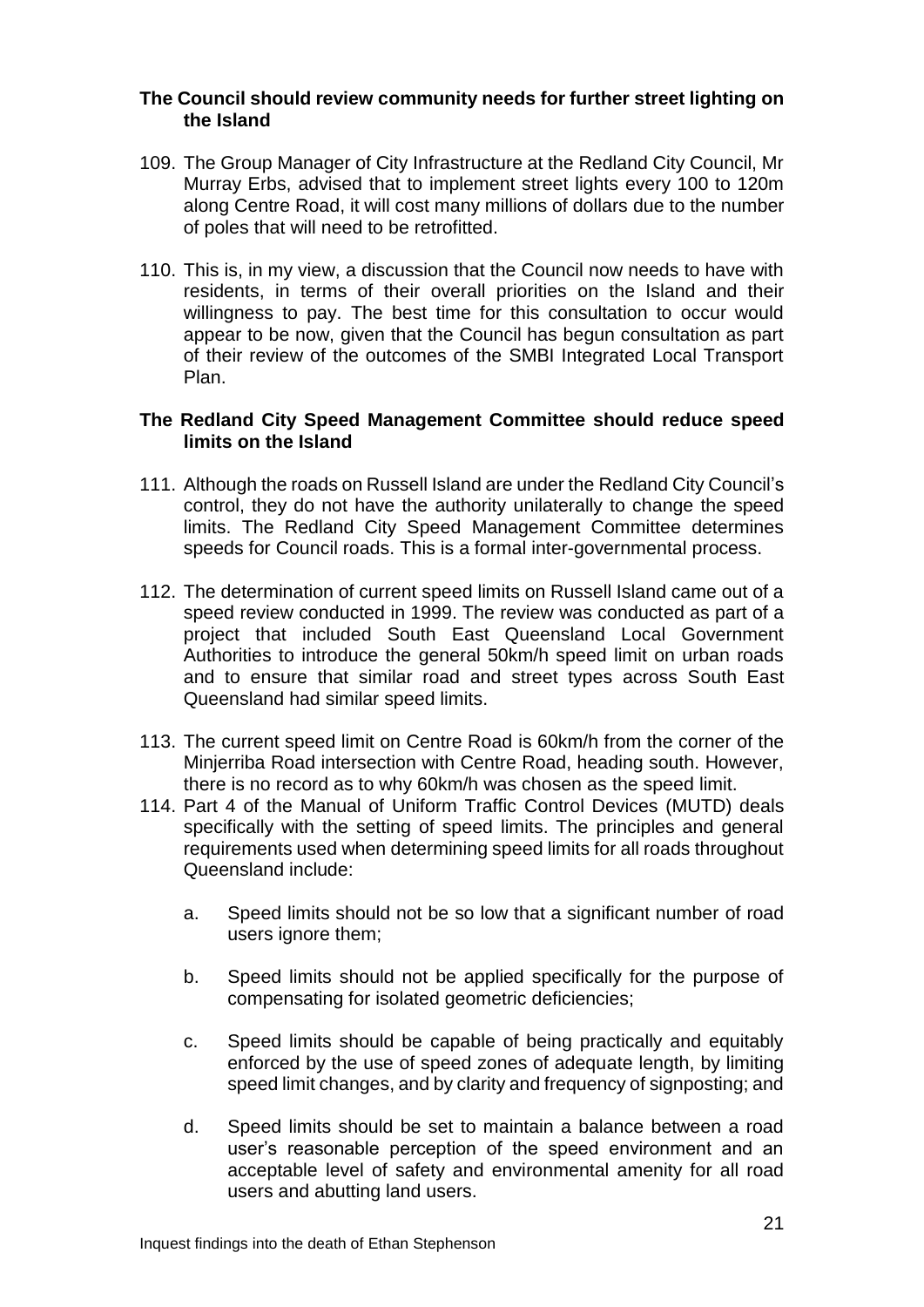- 115. The Redland City Council is of the opinion that if there was to be an adjustment of the speed limit on Centre Road, given that it is in an environment where a 60km/h limit has been historically applied and found to be appropriate, there is a likelihood that behaviours of motorists will not change in the absence of the ability to properly enforce this speed. Even if there is enforcement of lower speed limits, this may simply become an exercise where imposing a lower speed limit will have the effect of increasing the number of fines imposed rather than changing motorist behaviour. Speed enforcement measures are of course a matter for the Queensland Police Service.
- 116. Associate Professor Pekol has reviewed several research papers about the relationship between pedestrian fatality risk and the impact speed of vehicles. Not surprisingly, the results indicate that the likelihood of a pedestrian fatality increases as impact speed increases. However, the relationship between these variables is not linear.
- 117. The probability of a fatality is low at *impact* speeds of up to 35 50km/h (depending on the source data). By comparison, the probability of a fatality is quite high (eg more than 90%) at impact speeds greater than  $50 -$ 100km/h (depending on the source data). At mid-range speeds, the probability of a pedestrian fatality increases more sharply as speed increases (which for one research paper is defined as 35 – 50km/h and another paper is defined as 50-100km/h).
- 118. Part 4 of the MUTD includes a typical distribution of vehicle speeds for a 60km/h road under free-flow conditions. It indicates that about 55-60% of vehicles usually travel at or below the speed limit. 15% travel more than 7 – 8km/h faster than the speed limit and 1-2% travel more than 20km/h above the speed limit. This is why the 85<sup>th</sup> percentile speed and not the maximum speed are adopted as the design speed for most aspects of road design.
- 119. Associate Professor Pekol was of the opinion that a 60km/h speed limit on Centre Road was technically appropriate. However, both he and the Redland City Council agreed at the inquest that Ethan's death was a trigger for a speed review on Russell Island and that it is worthwhile having one. I support their recommendation for a speed review and suggest that:
	- a. Consideration be given to reducing the speed limit on the Island to 50km/h with the exception of:
		- i. The ferry terminal area which should be 40km/h due to pedestrian activity;
		- ii. The school zone, which should remain at 40km/h during school hours; and
		- iii. Dirt roads, which should be 40km/h due to visibility and dust suppression issues.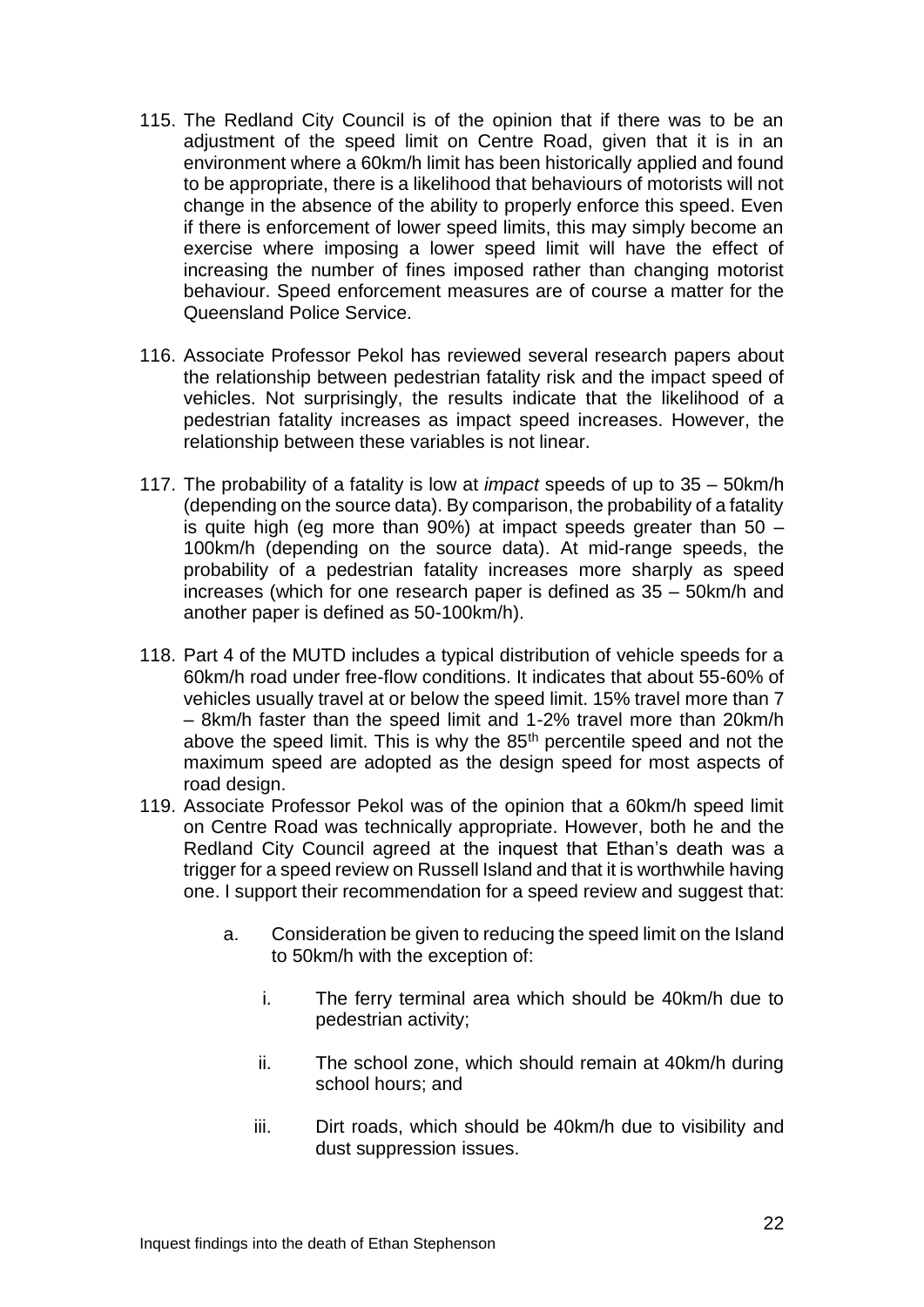#### **The delay in police testing of the driver for alcohol after the incident was reasonable**

- 120. Concerns were raised with me by some Russell Island residents in relation to the time that it took police to test Mr Holford for alcohol.
- 121. The first alcohol breath test was conducted soon after the incident. However, after a positive result, the second breath test was not conducted until 7:20pm (a period of around 2 hours after the incident).
- 122. Sergeant Staib stated that the delay was caused by the necessity to source another police crew from Redland Bay and to have them travel to Russell Island.
- 123. I note that Sergeant Staib was the only police officer on duty to attend to the incident. He had to manage and secure the scene in order to preserve order and safety, as well as preserve evidence for the forensic crash investigation.
- 124. Sergeant Staib has advised that the relevant Queensland Police Service policy is contained in section 7 of the Traffic Manual, which states in part:

"*Officers who intend to conduct breath tests are to make the requirement of the subject person as soon as practicable and within three hours after the occurrence of the event to which the test relates".*

- 125. This time period relates only to the initial test or roadside breath test. Once the person returns a positive result in the first test, there is no time limit as to when police must conduct the second test or breath analysis.
- 126. In my view, the delay in relation to the second test of Mr Holford was not unreasonable in the circumstances. However, the Queensland Police Service Traffic Manual should set a time limit for second breath tests.

#### **The decision of police not to test the driver for drugs after the incident was reasonable**

- 127. A concern was raised with me by a Russell Island community member that Mr Holford was not tested for drugs, in circumstances where the police were alleged to have been aware that he was a known drug user.
- 128. Mr Holford's former spouse provided evidence at the inquest about alleged past drug use by Mr Holford. However, this evidence was of limited assistance because it was based at best on historic observations during the course of their relationship. Mr Holford admitted at the inquest to having taken 'pot' in the past but stated that he didn't remember taking it on the day of Ethan's death. He denied having ever taken 'ice' or 'speed', as alleged by his former spouse.
- 129. Police records were searched, as part of the coronial investigation, and there was no record of any complaint or concern having ever been made about Mr Holford's alleged drug usage prior to the incident. Further,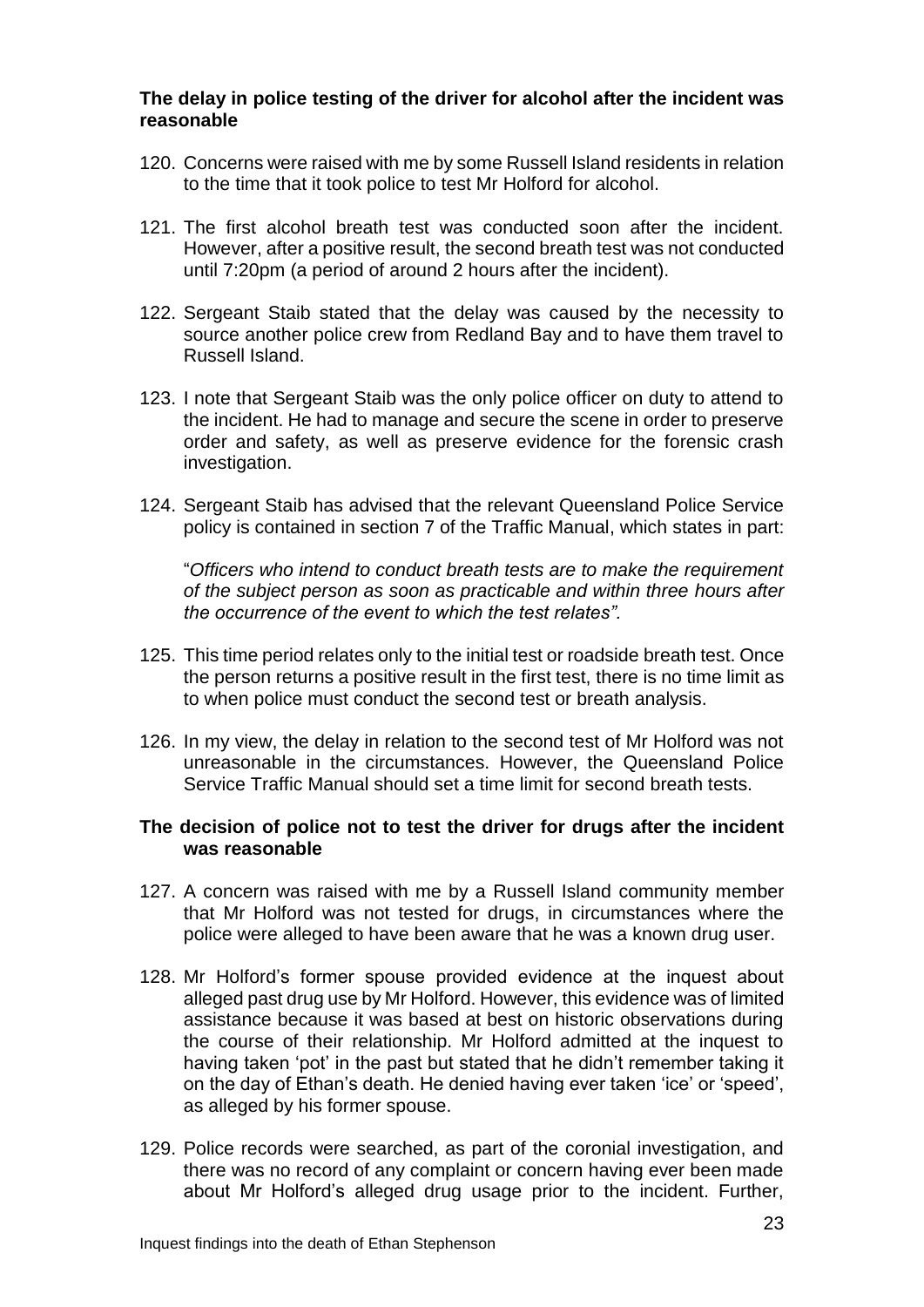Sergeant Staib stated that he had no police intelligence at the time to indicate Mr Holford may have been a drug user.

- 130. Sergeant Staib was experienced in observing people under the influence of marijuana and speed. He did not note any indicia indicating that Mr Holford was under the influence of such drugs. He noted that Mr Holford had blood shot eyes and that he had gone to a water tap at a nearby residence to wash his mouth out. He considered this to be consistent with alcohol consumption and that is why he did not arrange a drug test.
- 131. Mr Holford's former spouse stated that on either the day after Ethan's death or the next day, when she found out about the incident, she phoned the Russell Island Police Station and spoke with Sergeant Staib. She asked whether Mr Holford had been drug tested and was advised that he had not. She asked why, and Sergeant Staib responded that the police didn't have the ability to test for drugs on the Island and would have had to take him to the mainland. She replied that that was a pity because Mr Holford was on 'Pot' or 'Ice'.
- 132. Sergeant Staib recalled receiving the phone call but thought that it could have been two days after the incident. He explained that he was unsure of what the 'window of opportunity' was for drug testing but he wouldn't have tested after someone had left his custody because there was nothing to say that they hadn't taken something in between the incident and the testing. He noted the acrimonious relationship between Mr Holford and his former spouse, that she had moved interstate two months earlier, and he placed more credence on the indicia displayed by Mr Holford at the time of the incident.
- 133. I note that in the police photos taken at the scene of the inside of Mr Holford's vehicle there was what appeared to be a loosely rolled cigarette. It is possible that this was a 'joint' containing marijuana but it is also possible that it was tobacco. The presence of such an object would not necessarily have been remarkable at the time of the police investigation and I am not critical of the police for not examining it.
- 134. In my view, the decision by Sergeant Staib not to test Mr Holford for drugs after the incident was reasonable in the circumstances. However, police policy and the relevant legislation should be amended so that drug testing is mandatory in the event that a motor vehicle accident causes, or is likely to cause a fatality.

## **Police numbers on the Island should be increased**

- 135. By way of background, Russell Island commenced as a single officer police beat in February 2008. Continued demand required an increase in resources and it was increased to its current strength as a two-officer division in late 2011.
- 136. There is currently a Sergeant 'Officer in Charge' and Senior Constable residing on the island in police service provided housing. In accordance with the award provisions for two officer police establishments, they are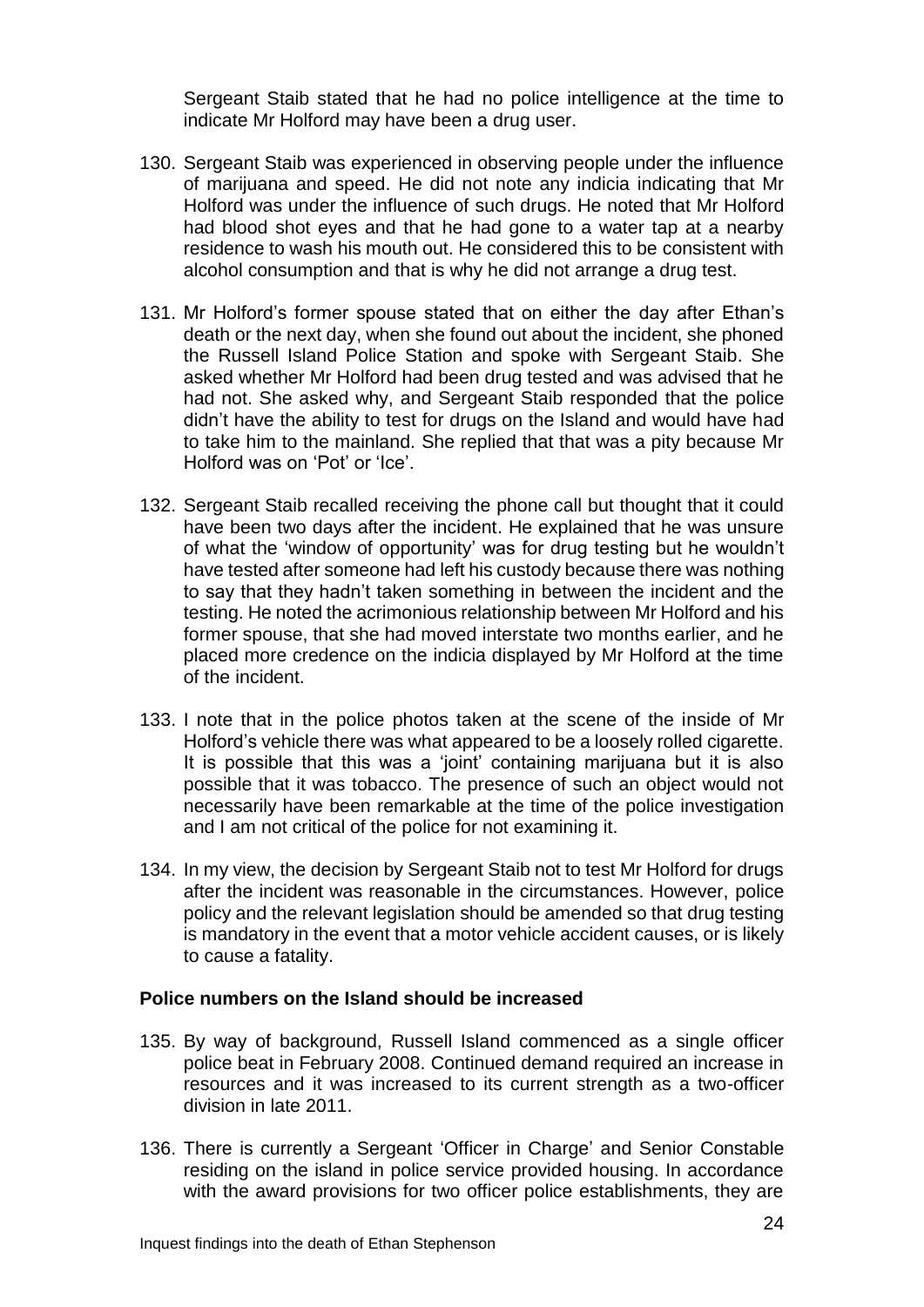required to be available 24 hours, 7 days per week, to provide ready accessibility to policing services for the community. Outside their rostered duty hours, one officer remains on call to ensure capacity to provide first response. Surrounding stations provide additional first response capacity.

- 137. Bayside road policing officers usually undertake patrols on Russell Island once a month. This is for a short period of time because their arrival is communicated amongst the community and policing is hampered through this obstruction.
- 138. The Assistant District Officer of the South Brisbane District, Acting Superintendent Huxley, advised that since 2014, the Bayside road police have made 10 arrests for drug driving and 31 arrests for drink driving. Sergeant Staib stated that he had arrested just under 100 drink drivers in the five-year period he had been stationed on the Island. However, no statistics were provided in relation to the success of speed enforcement activities on Russell Island.
- 139. Acting Superintendent Craig Huxley stated that although Macleay and Russell Islands are two officer establishments, significant resources support policing operations in the bay islands. These include additional police from Redland Bay, Redland Bay Water Police, Capalaba Road Policing unit and Bayside Tactical Crime Squad. Additional resources are brought in from other stations on a short-term basis, as required.
- 140. There was some discussion about why other Islands such as North Stradbroke Island had around four times more police staff than Russell Island, despite comparable population sizes. Acting Superintendent Huxley stated that the allocation of policing resources is not based on a police to population ratio. Calls for service, demographics, availability of other resources and the population numbers are all considerations in allocation of resources.
- 141. The comparison with the policing resources on North Stradbroke Island (Dunwich Police Division) is not 'like for like' because Dunwich Police has a significant holiday and transient base, together with a large employer and culturally significant challenges. It has higher calls for service and higher overall crime and offending levels. Administratively, Dunwich Police manages absences internally and do no obtain officer relief from mainland sections unless there are special circumstances.
- 142. Acting Superintendent Huxley acknowledged that the most significant issue for policing on Russell Island was fatigue management due to call out of the officers (approximately 100 instances per annum). He acknowledged that the rostering ability of the two-officer location does not match demand.
- 143. Sergeant Staib explained during the inquest that his attendance to calls for service diminished his ability to conduct enforcement activities on the Island. Sergeant Staib recommended that there should be four permanent police officers (one Sergeant and three Constables) stationed at Russell Island.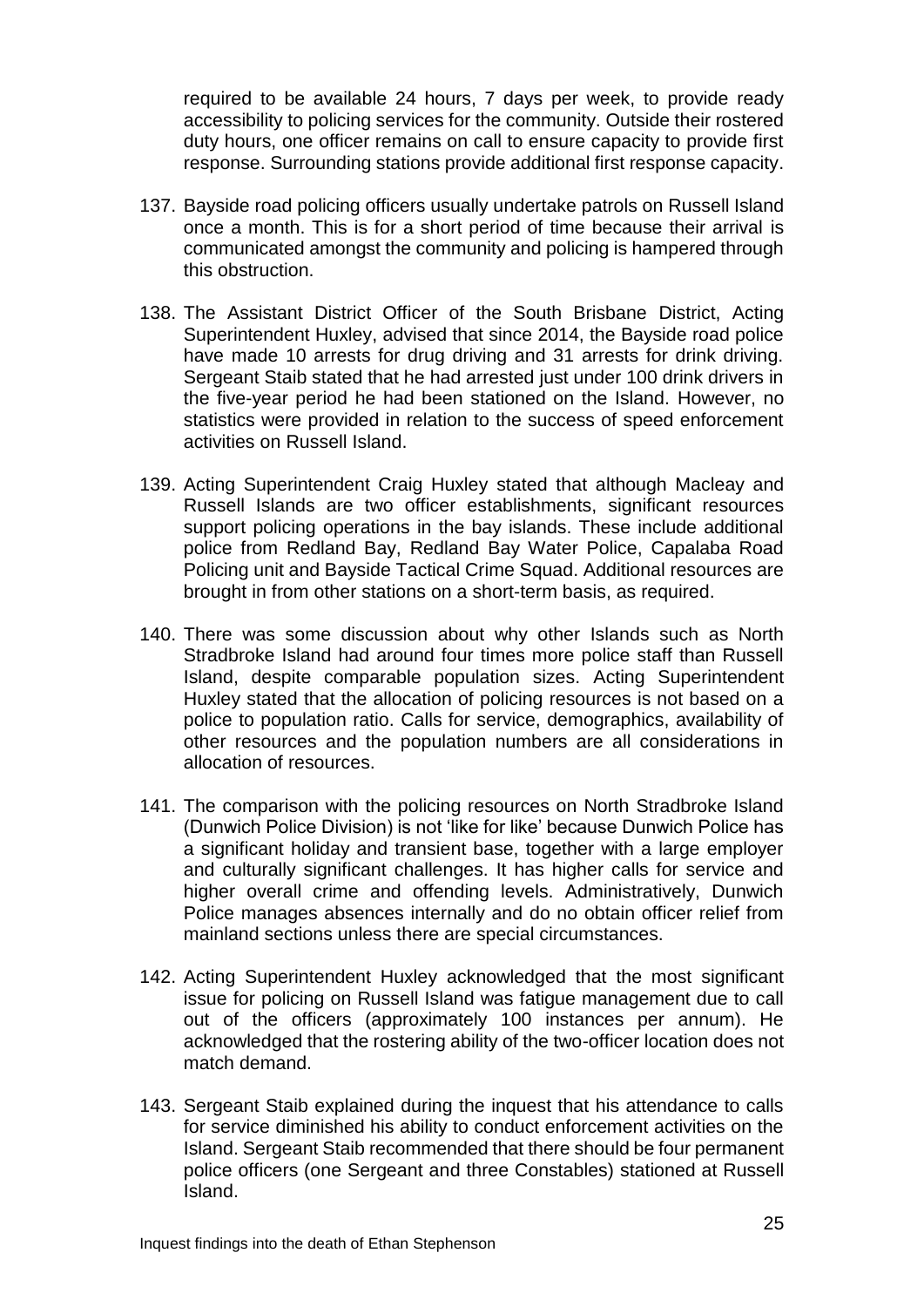- 144. I note that a review is currently being conducted to determine future policing needs on all of the bay islands and how to overcome present issues in attracting and retaining staff into these stations. The Commissioner of Police has submitted that a specific recommendation in relation to staff numbers on Russell Island is not required and that I should simply support their review process. He has submitted that future police staffing on the Island will be dependent on a number of factors, that I have insufficient information, and that I may not appreciate the full implications or possible unintended consequences of such broad scale recommendations.
- 145. However, my view remains that the current police numbers on Russell Island are inadequate to keep up with demand. Police numbers should be increased to assist with enforcement activities involving speeding, and drink and drug driving. Sergeant Staib's recommendation of four permanent police officers is a reasonable one.

#### **It is important that mainland police enforcement activities continue on the Island**

146. It is noted that the Russell Island police are also residents of the Island and have to live closely with those that they police. Ethan's sister has submitted that some inferences may be made that this may be why informal warnings were being issued for vehicle roadworthy matters, in place of vehicle safety notices. I make no criticism of Sergeant Staib or other police officers on Russell Island in relation to this. However, it does in my view, highlight the importance of continuing to have police officers from the mainland visit regularly for the purposes of these types of enforcement activities, to supplement the activities by local police; and continued oversight by the mainland police.

## **A vehicle-mounted radar should be allocated to the Island and police trained in its use**

- 147. Sergeant Staib explained that he did not have a vehicle-mounted mobile radar, which made speed enforcement difficult. Without it, he could only detect drivers who were speeding by following them. He was once able to "beg, borrow and steal" a vehicle mounted mobile radar for a two month period but had not been able to get it back to Russell Island since.
- 148. The Commissioner of Police has advised that he does not wish to allocate a vehicle-mounted radar to the Russell Island police at this stage. The police officers currently stationed there have not been qualified to operate a vehicle-mounted radar. He proposes that a hand held device be allocated to them for a six-month trial. The Russell Island police would be trained to operate the hand held radar during this period. An evaluation would then be undertaken to determine whether the hand held radar has been successful and whether there is a need to allocate extra resources and progress to a vehicle-mounted radar.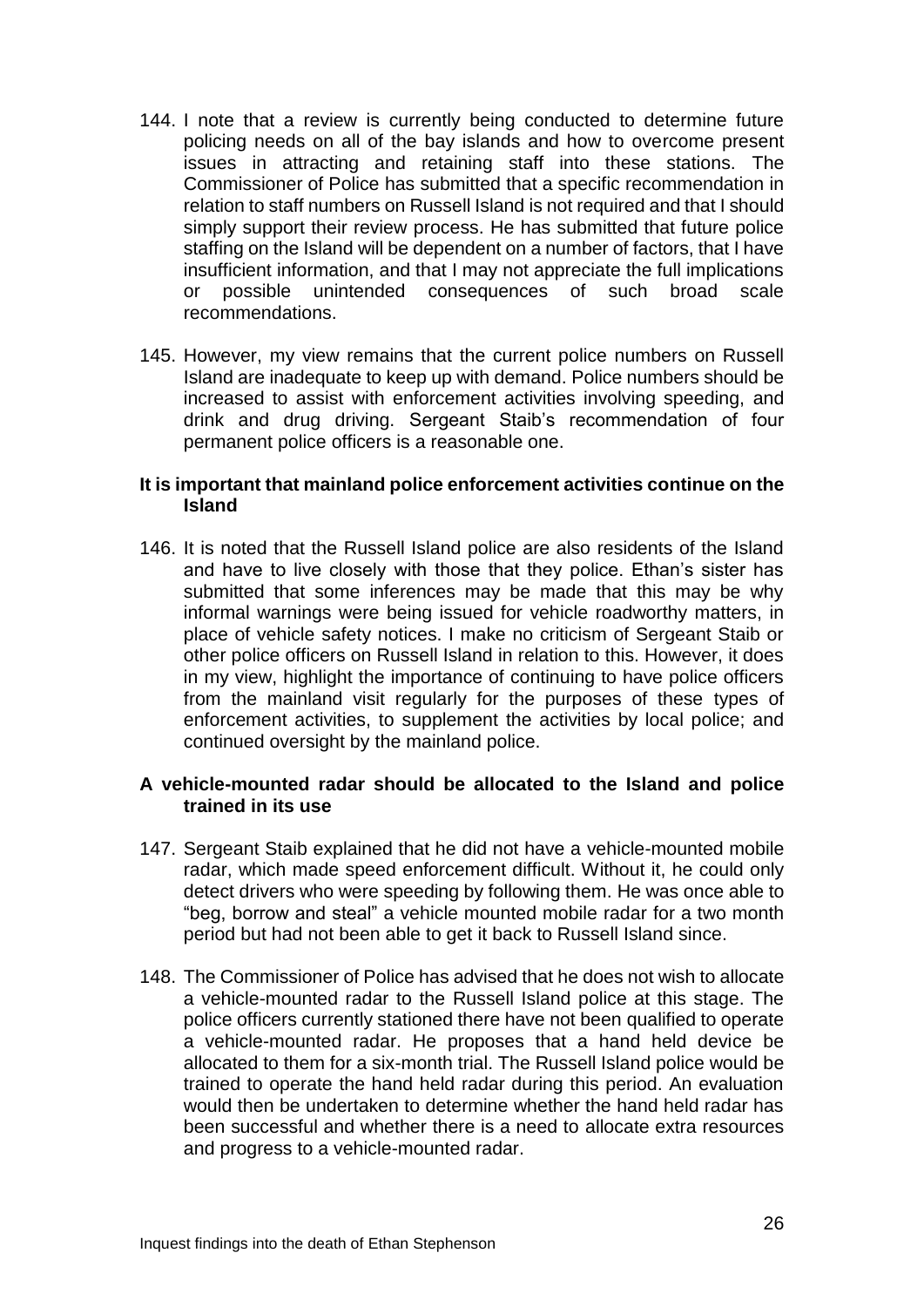149. However, my view remains that a vehicle-mounted radar would be more beneficial. I have not been advised how much this would cost but it would be money well spent. I place great weight on the recommendation of Sergeant Staib, who has been the OIC on the Island for around five years. From a safety perspective, I see no point in delaying this initiative.

#### **A drug saliva-testing device should be allocated to the Island and police trained in its use**

- 150. In terms of drug testing drivers, Sergeant Staib explained that they were completely reliant on identifying indicia and then having to escort people over to the mainland for a blood test.
- 151. They did not have the ability to take saliva swabs on the roadside because only selected Bayside road police had the necessary training.
- 152. I note that the saliva swabs only detect the existence of a relevant drug, not the concentration of the drug in the bloodstream, so if there is a positive result, further blood testing is still required.
- 153. The Commander of Engagement and Road Policing Command, Superintendent Dale Pointon, has advised that since 2013, drug testing conducted by police officers has moved from a Brisbane based model to a state based model. As such, training of officers is a resource issue. To date, the Queensland Police Service has 503 officers trained in drug testing. Of that number, 372 officers are within the Road Policing Command. The remaining 131 officers are from an identified specialist area.
- 154. Superintendent Pointon has also advised that the cost of drug testing is more expensive and time consuming than the RBT process. The Queensland Police Service currently only has 64 drug testing devices in Queensland. The cost of the device ranges in price from \$6,000 to \$8,000. The device is currently allocated in Queensland with a range of one device between 9,000/63,0000 licensed drivers.
- 155. Superintendent Pointon stated that historical records of drug testing on Russell Island from the Road Policing Command indicate that the Island has no greater drug problem than other regions. Superintendent Pointon is of the view that a device allocation to Russell Island would therefore be impractical. However, I wonder whether the statistics would change on the Island if there was more testing, due to better resources?
- 156. I understand that there is a cost involved with the allocation of a saliva drug testing device and the training of police officers on Russell Island. However, I am still of the view that because Russell Island is a distinct Island community, with an increasing population, and no availability of health practitioners to conduct blood testing after hours, a saliva drug testing device should be allocated. This is likely to increase community faith in police drug testing procedures and act as a deterrent for drug drivers. Safety should be the priority on the Island.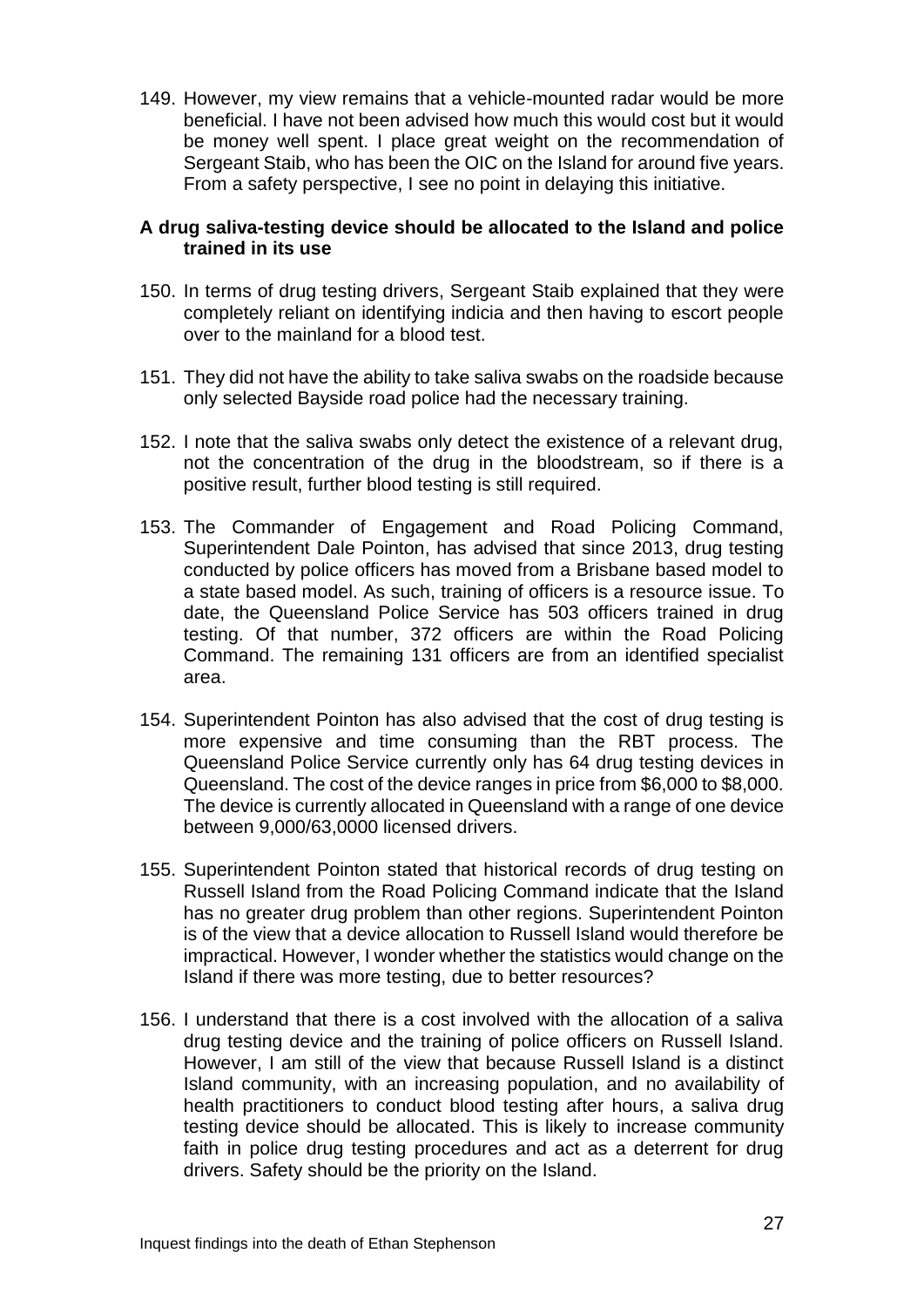157. From a financial perspective, a saliva drug testing device on the Island may well save money in the future because it will free up resources by circumventing the need to loose police officers for hours to escort drivers to the mainland for blood testing in the event there is an initial negative saliva test result.

#### **Initial saliva drug testing procedure should be simplified**

- 158. Sergeant Staib explained that the legislative regime for saliva drug tests was a constraint because there was a requirement for two separate swabs to be taken by two separate police officers - one on the roadside and one back at a police station.
- 159. In my view, consideration should be given to removing the legislative constraint to conduct two saliva swabs. It is only an initial test to determine whether a further blood test should be conducted, so why have two initial tests? My understanding is that a similar review was conducted in relation to RBTs years ago and the requirements were decreased.

#### **Initial drug and alcohol testing should be mandatory**

- 160. Ethan's sister has submitted that drug testing of drivers should be mandatory for all motor vehicle accidents, which result in a fatality. I agree. In my view, all drivers should be subjected to an initial alcohol and drug test where they have been involved in a motor vehicle accident that has, or is likely to, result in a fatality. This will require legislative change.
- 161. In the meantime, I am of the view that the police should implement such a policy on Russell Island and I note that Superintendent Pointon has suggested this as an option.

## **Consideration should be given to whether Queensland Ambulance Service officers could take blood samples for drug testing of drivers**

- 162. Under the current legislative regime, blood tests for drugs have to be conducted by a doctor, nurse or qualified assistant.
- 163. Although there are two doctors who work at a Clinic on Russell Island during the day, they do not reside on the Island and there is no after hours service. There are also no nurses or qualified assistants residing on the Island. Therefore, if a Russell Island Police Officer observes indicia of drugs after hours, they have to arrest the person and escort them to the mainland. This takes considerable time and it is not practical if the police officer is the only officer on duty.
- 164. I am of the view that the Queensland government should consider whether it is feasible for Queensland Ambulance officers to be given the legislative authority and training to conduct such testing in more remote communities such as Russell Island.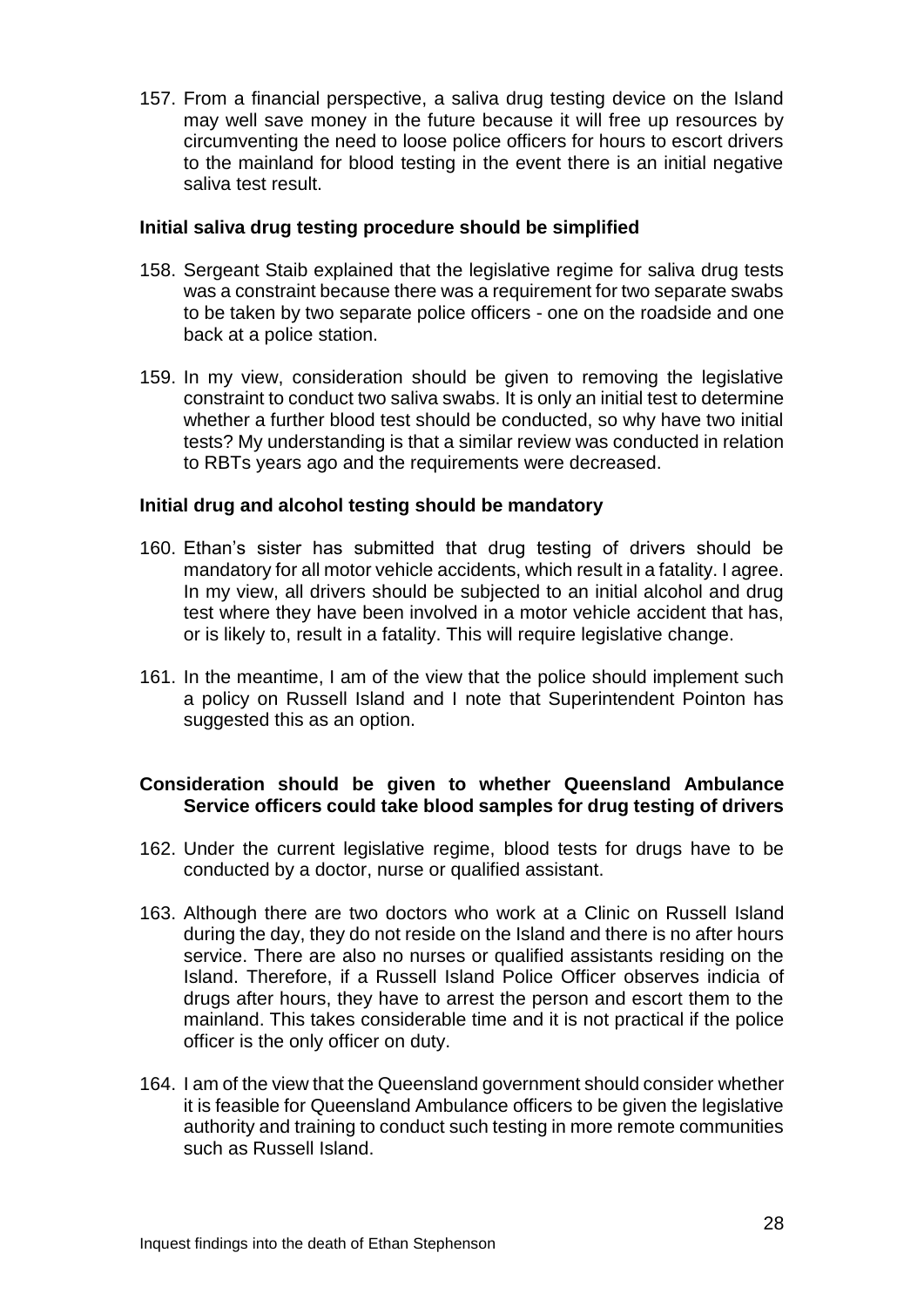#### **Police participation at Redland Transport Advisory Group Meetings should be improved**

- 165. The Redland City Council has advised that the incident, which resulted in Ethan's death, was discussed at a Redland Transport Advisory Group (RTAG) meeting. These meetings are generally held twice a month and are attended by representatives from the Queensland Police Service (usually the Officer in Charge of the Capalaba Road Policing Unit), the Council, and the Department of Transport and Main Roads.
- 166. The Council has advised that if police identify deficiencies as part of their reports, the Council will always assess this and take action where warranted.
- 167. Noting the importance of the RTAG meetings, it was disappointing that Sergeant Staib was not even aware that there was such a meeting. He stated that he did not feed information relating to traffic incidents on Russell Island to his chain of command, except for fatal incidents.
- 168. In my view, if the RTAG meetings are to be representative of the traffic issues in the Redland City Council community, it is important that the Officer in Charge of the Capalaba Road Policing Unit communicates with all Officers in Charge of each police station within the region about traffic safety matters, prior to attendance. I also recommend that a Police Liaison Officer attend each RTAG meeting.

#### **Public transport on the Island should be increased**

- 169. There is currently no public bus service on Russell Island. A bus service was trialled on Macleay Island in around 2008, but this ceased due to the lack of utilisation and cost.
- 170. The Redland City Council has advised that they have continually lobbied the Queensland Government (Department of Transport and Main Roads, as well as TransLink) for a bus service under the Go-Card system, but no services have been agreed to be provided to date.
- 171. In my view, the Department of Transport and Main Roads should reconsider a public bus service on Russell Island from a safety perspective. A public bus service would provide clear safety benefits to the growing community by keep vulnerable residents (such as children and elderly people) off roads that are not serviced by footpaths. It would also discourage drink and drug driving and would fill the gap, where residents are not drinking at a commercial venue.

## **Skateboards and similar wheeled recreational devices should be prohibited from public roads**

172. In Queensland, providing that the speed limit on the road is 50km/h or lower, and there is no dividing line or medium strip, it is legally permissible to ride a skateboard on a road during the daytime. There is no requirement to wear a helmet when doing so.